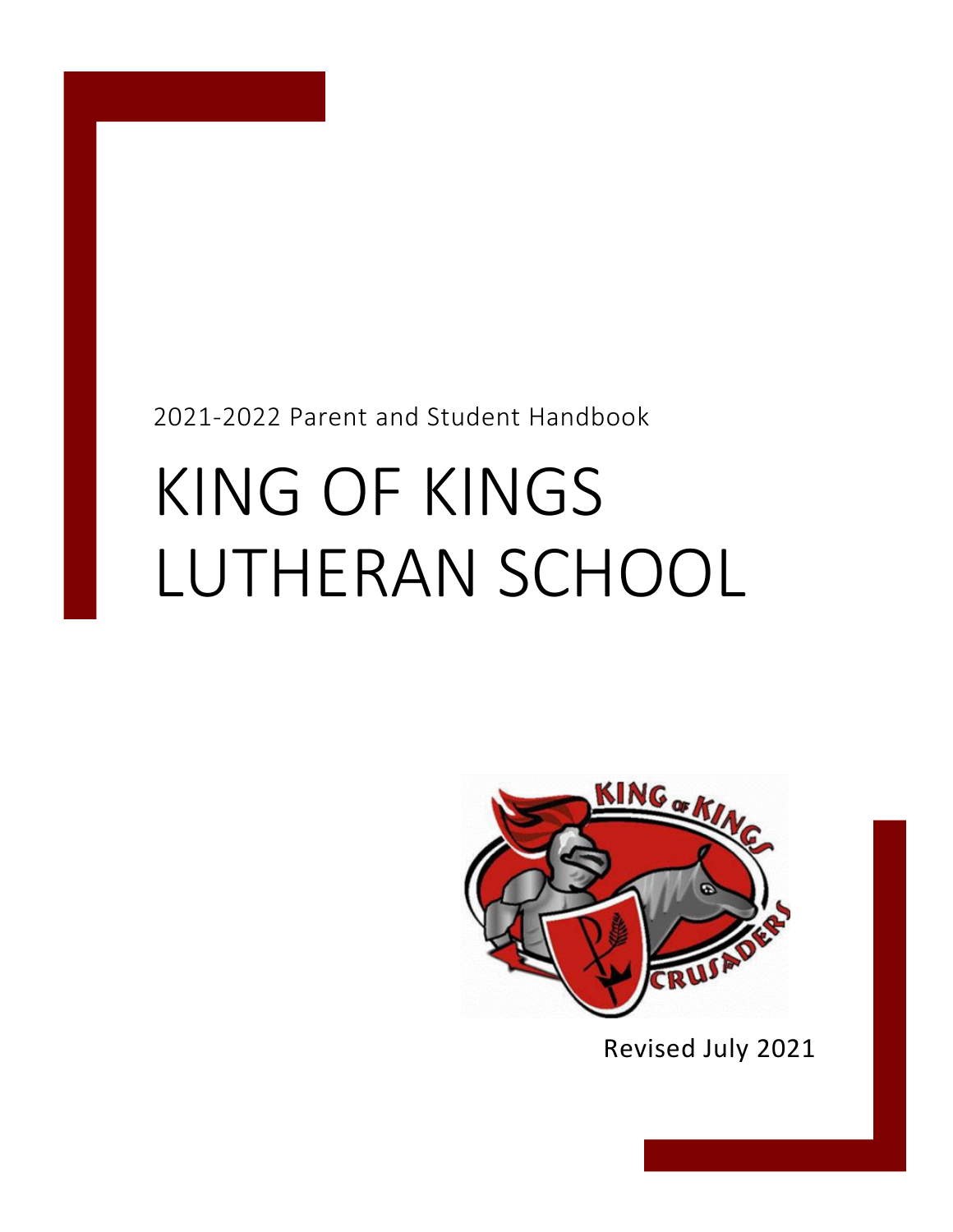## Table of Contents

| 1.1 |
|-----|
|     |
|     |
|     |
|     |
|     |
|     |
|     |
|     |
|     |
|     |
|     |
|     |
|     |
|     |
|     |
|     |
|     |
|     |
|     |
|     |
| 4.2 |
|     |
|     |
|     |
|     |
|     |
|     |
|     |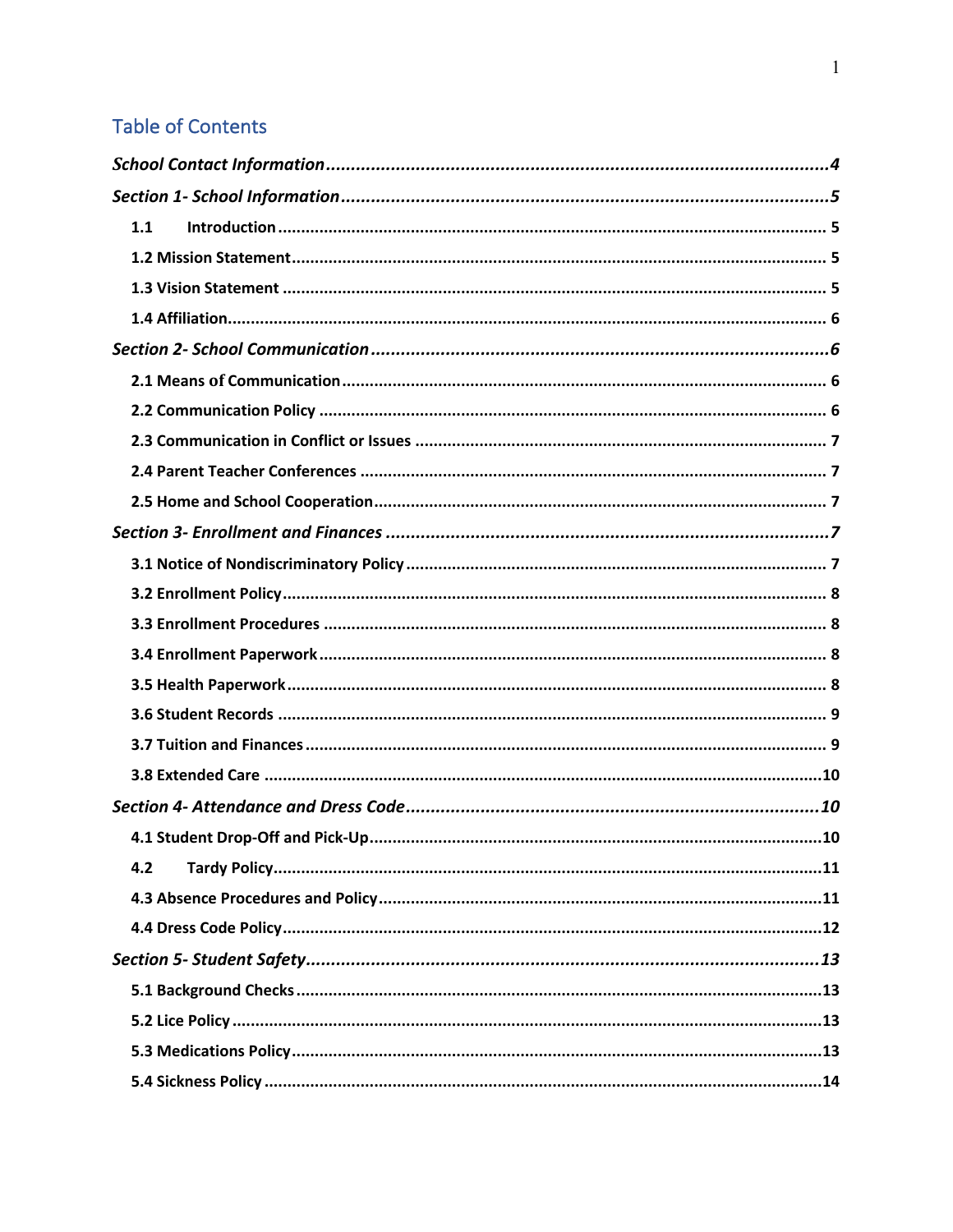| APPENDIX C- Family and Educational Rights and Privacy Act (FERPA) Policy24 |  |
|----------------------------------------------------------------------------|--|
|                                                                            |  |
|                                                                            |  |
|                                                                            |  |
|                                                                            |  |
|                                                                            |  |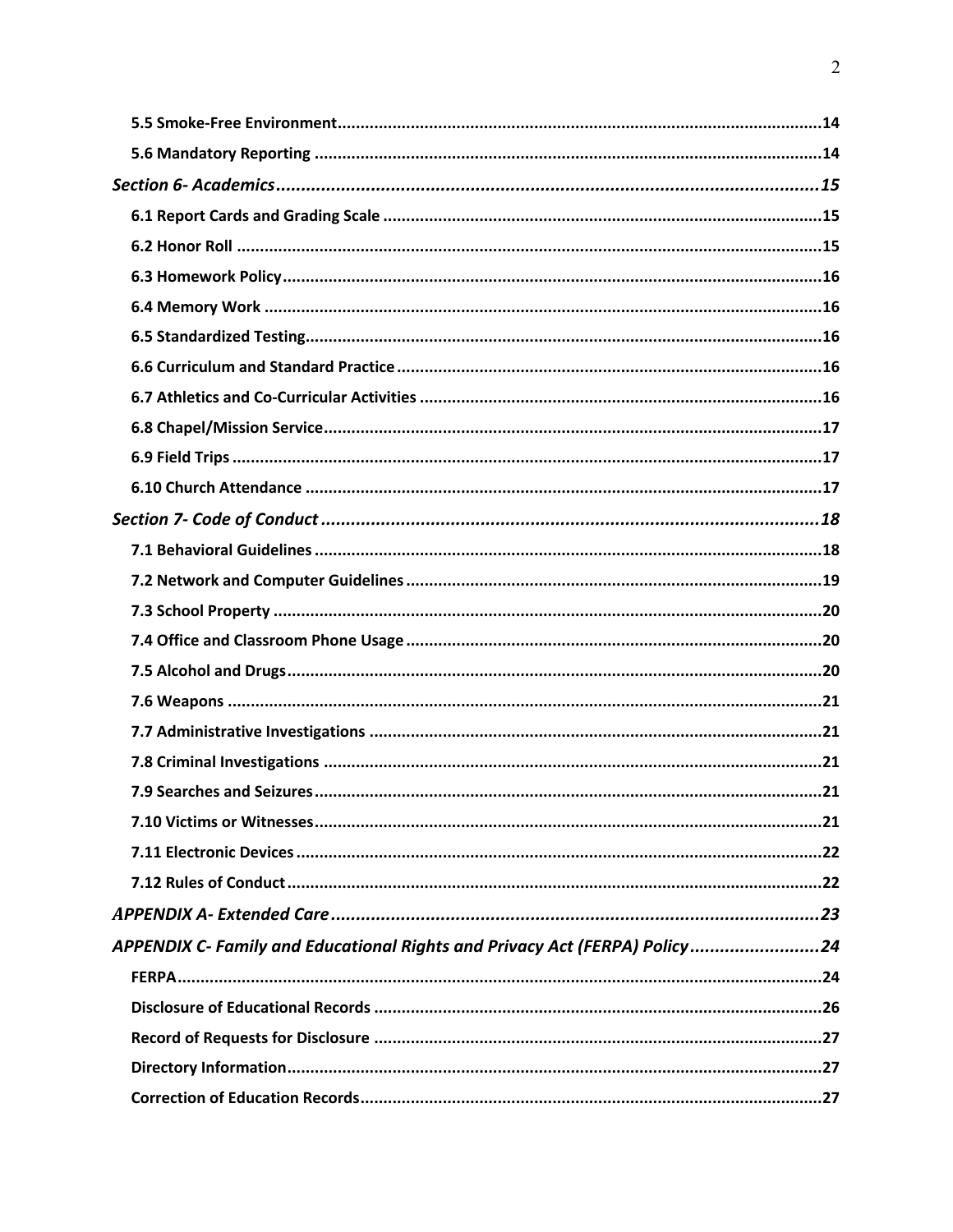# King of Kings Lutheran School

1101 N. Wymore Road Maitland, FL 32751 PH: 407-628-5696 www.visitkok.com School Office Hours: 7:30am-3:30pm Student Hours: 8:00am-3:00pm

As Christian parents, legal guardians, and teachers, our concern is the upbringing of children who have come to know and to love their Savior, Jesus Christ. It is to Him alone that we give praise and glory as we work together in the training of children that He has given to us.

This handbook has been prepared to further acquaint you with our school and its daily operation. Feel free to contact any member of the staff for further information. The handbook is a guide to policies and procedures at King of Kings. This handbook has been approved by the Board of King of Kings Lutheran School. The Principal is the final authority on these, and any policies not covered within the handbook.

#### **Revised: July 2021**

*Mission***:** Our mission is to assist the families of our congregation and community in training their children, both spiritually and academically, through excellence in Christcentered education. Proverbs 22:6 "Train a child in the way he should go, and when he is old he will not turn from it."

*Vision***:** We strive to not only prepare our students for lives on Earth but also for a life in eternity by sharing the message of the Gospel daily. We strive to challenge our students with a rigorous academic curriculum for them. We foster a positive and safe environment for our students incorporating our Core Values.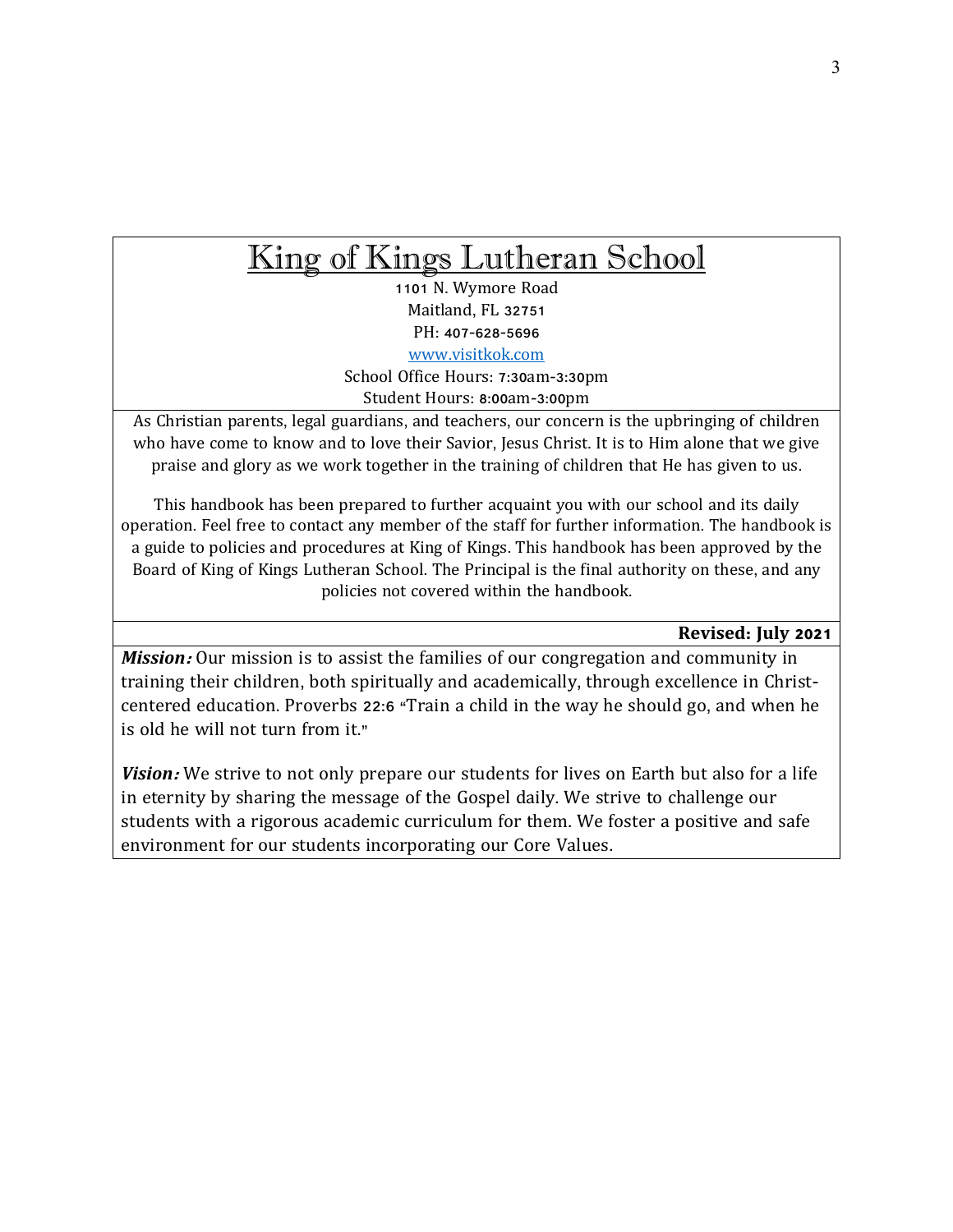## **School Administration**

Lisa Gumm, Preschool Director lisa.gumm@visitkok.com Joshua Hilgen, Board Chairman joshhilgen@aol.com

## **Faculty and Staff**

Jessica Krause, Teacher jessica.krause@visitkok.com Emma Wilson, Teacher emma.wilson@visitkok.com Haley, Braswell, Assistant haley.braswell@visitkok.com Dawn Todd, Secretary secretary@visitkok.com Sarah Hyle, After School Care sarah.hyle@visitkok.com

Harmon Krause, Principal harmon.krause@visitkok.com Jeremiah Gumm, Pastor jeremiah.gumm@visitkok.com

Josiah Nommensen, Teacher josiah.nommensen@visitkok.com Samantha Abreu Business Manager businessmanager@visitkok.com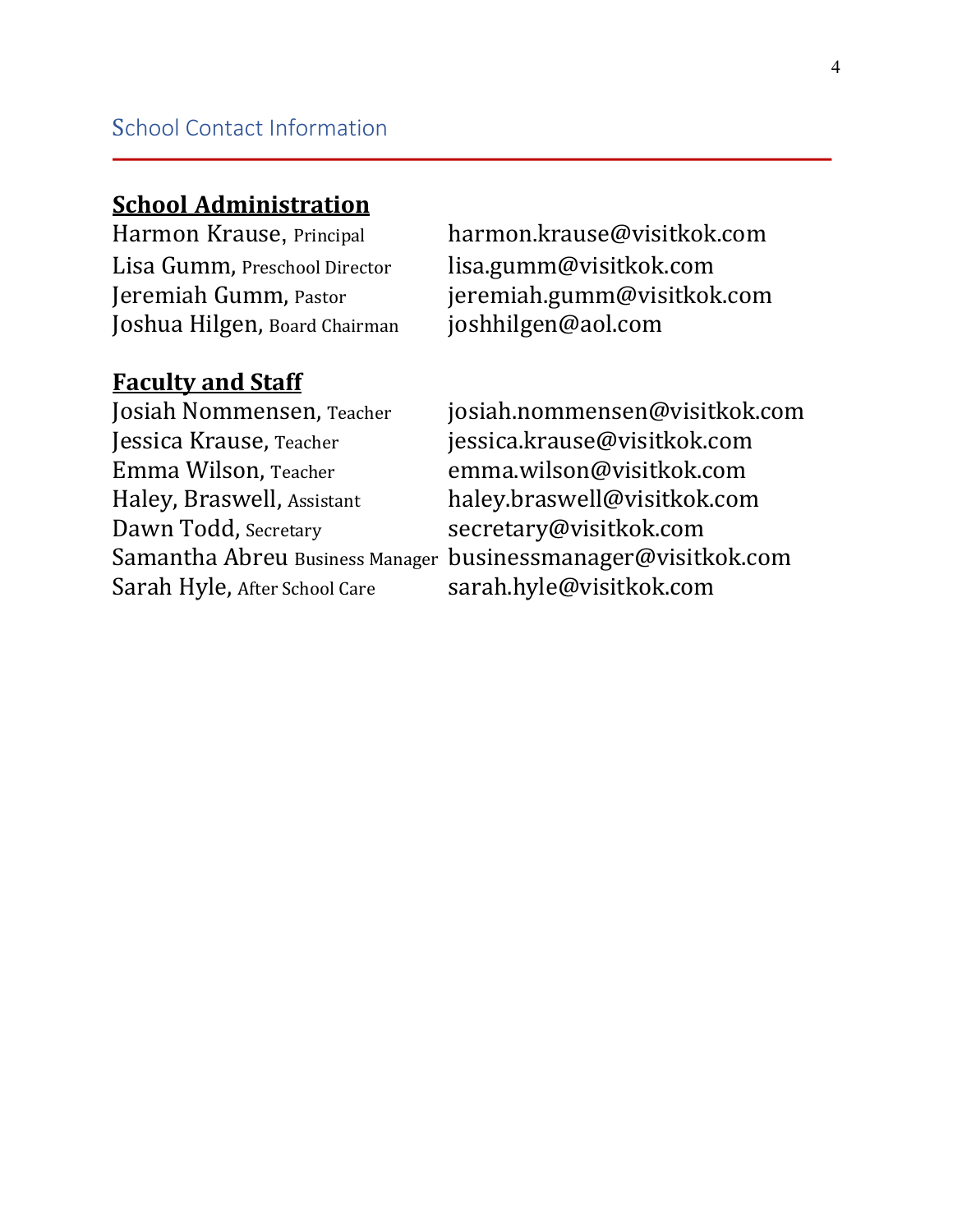#### 1.1 Introduction

A highly effective school results from a rigorous academic program in a culture of trust and high expectations led by a visionary instructional leadership team and implemented by talented, dedicated teachers. At King of Kings, we have established an effective instructional and management plans. King of Kings is also accredited by WELS School Accreditation (WELSSA). (WELSSA) is a process in which the school evaluates its current education practices and seeks sound methods to build on its strengths and determine new ways to grow and strengthen the educational ministry of the school for the benefit of the students and parents to the glory of God.

WELSSA is a sanctioned member of the National Council for Private School Accreditation (NCPSA).

We believe that an education without Christ is an education without foundation and purpose. We believe that all education, and this includes history, science, mathematics, English, and all other subjects, must be taught in harmony with God's inspired and errorless Word. Our goals then are a solid basic education in all branches of secular learning and a solid spiritual and moral training based upon the unmovable foundation of the Holy Scriptures. Part of educating the whole child (soul, mind and body) is realizing that each child is unique. God blesses each of us with different talents and abilities. At King of Kings, the faculty recognizes this truth and educates the children with this in mind. Each child's unique spiritual, academic, physical, and emotional needs are recognized and met to the best of the staff's ability. In addition to the staff nurturing each student as a unique child of God, the children are led to recognize their own special place in God's kingdom. Each child is encouraged to realize that he/she has been given gifts and talents in accordance with God's gracious purpose for his/her life. Rather than comparing themselves with their peers, the students are guided to God's Word for the measuring line in their life. In the Bible, the children receive guidance regarding how to use their talents and abilities to honor God.

#### 1.2 Mission Statement

Our mission is to assist the families of our congregation and community in training their children, both spiritually and academically, through excellence in Christ-centered education. Proverbs 22:6 "Train a child in the way he should go, and when he is old, he will not turn from it."

#### 1.3 Vision Statement

We strive to not only prepare our students for lives on Earth but also for a life in eternity by sharing the message of the Gospel daily. We strive to challenge our students with a rigorous academic curriculum for them. We foster a positive and safe environment for our students incorporating our Core Values.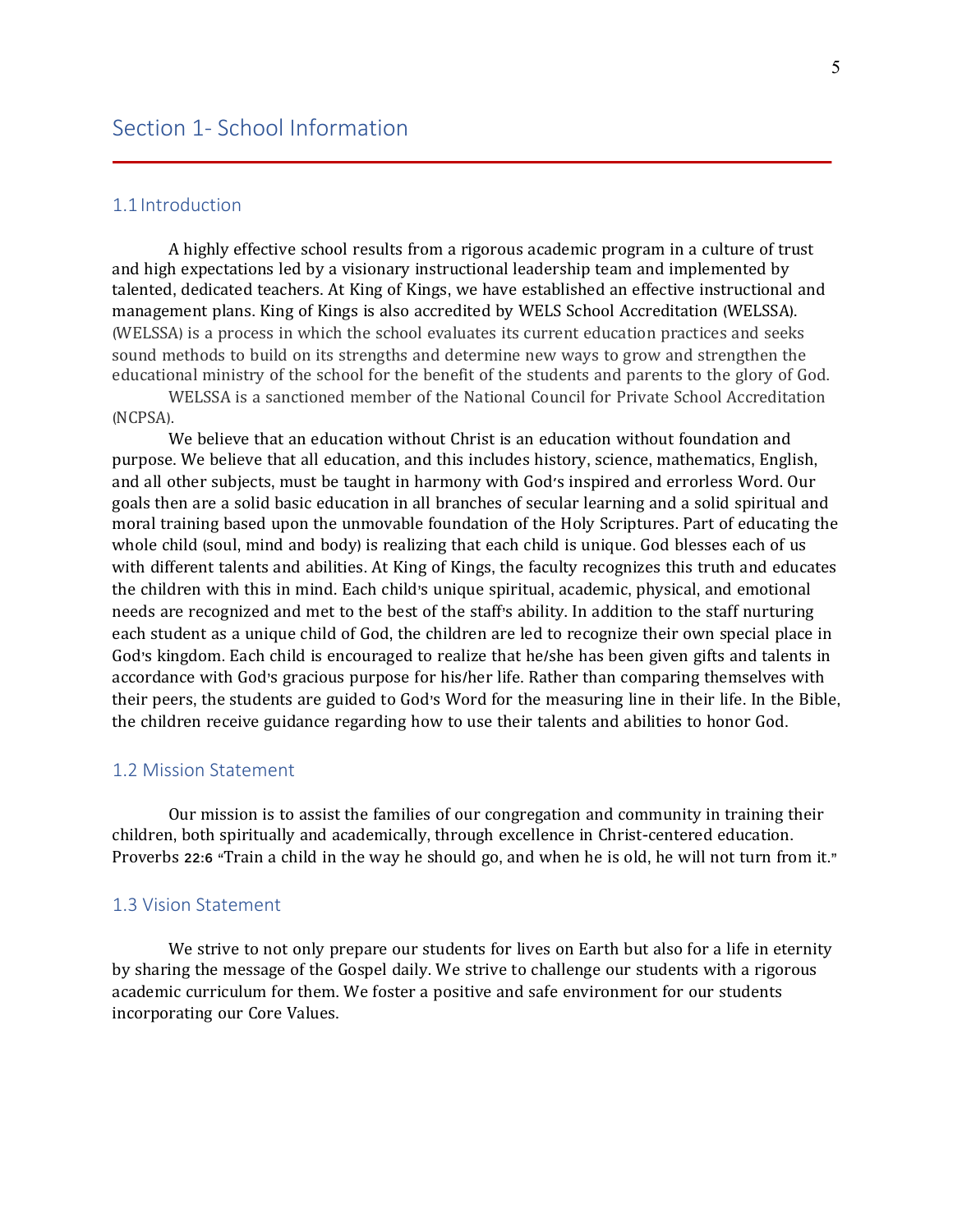#### 1.4 Affiliation

King of Kings is operated as a Lutheran Elementary School within King of Kings Evangelical Lutheran Church, Maitland, Florida. Its supervision is directly under the Board for Youth Discipleship (BYD) of the congregation.

King of Kings Lutheran School is one of more than 300 elementary schools within the Wisconsin Evangelical Lutheran Synod (WELS). The teachers in these schools, as well as in our school, have received their education degree from accredited Lutheran colleges.

## Section 2- School Communication

#### 2.1 Means of Communication

In order to operate to establish a culture of transparency and openness, King of Kings has established several means of communicating with parents. These include but are not limited to:

- School Newsletter
- Classroom Messages
- Phone Calls to Parents
- Conferences with Teachers
- Conferences with Administration
- School Emails

#### 2.2 Communication Policy

Communication with your classroom teacher and other staff at King of Kings helps us create a positive culture of safety and success. In order to set your child up for success, teachers and administration will reach out to you frequently to check in and receive feedback on improving our management and instructional practices. If appropriate and frequent communication does not occur, the principal may perform an unscheduled home visit.

Parents are welcome to reach out to faculty and staff during school hours. Faculty and staff may not respond immediately as they may be teaching or performing other school operations. Parents are welcome to reach out to teachers at the teachers' discretion (cell phone, office phone, email, Class Dojo, or texting).

Your communication with teachers or administration may be documented during the course of the year for the safety and accountability of the students, teachers, and parents.

We ask that students do not call their parents during the school day using their cell phones or school phones unless it is an emergency (something that endangers their safety or health). If a child needs to communicate home, it will be done through a faculty or staff member.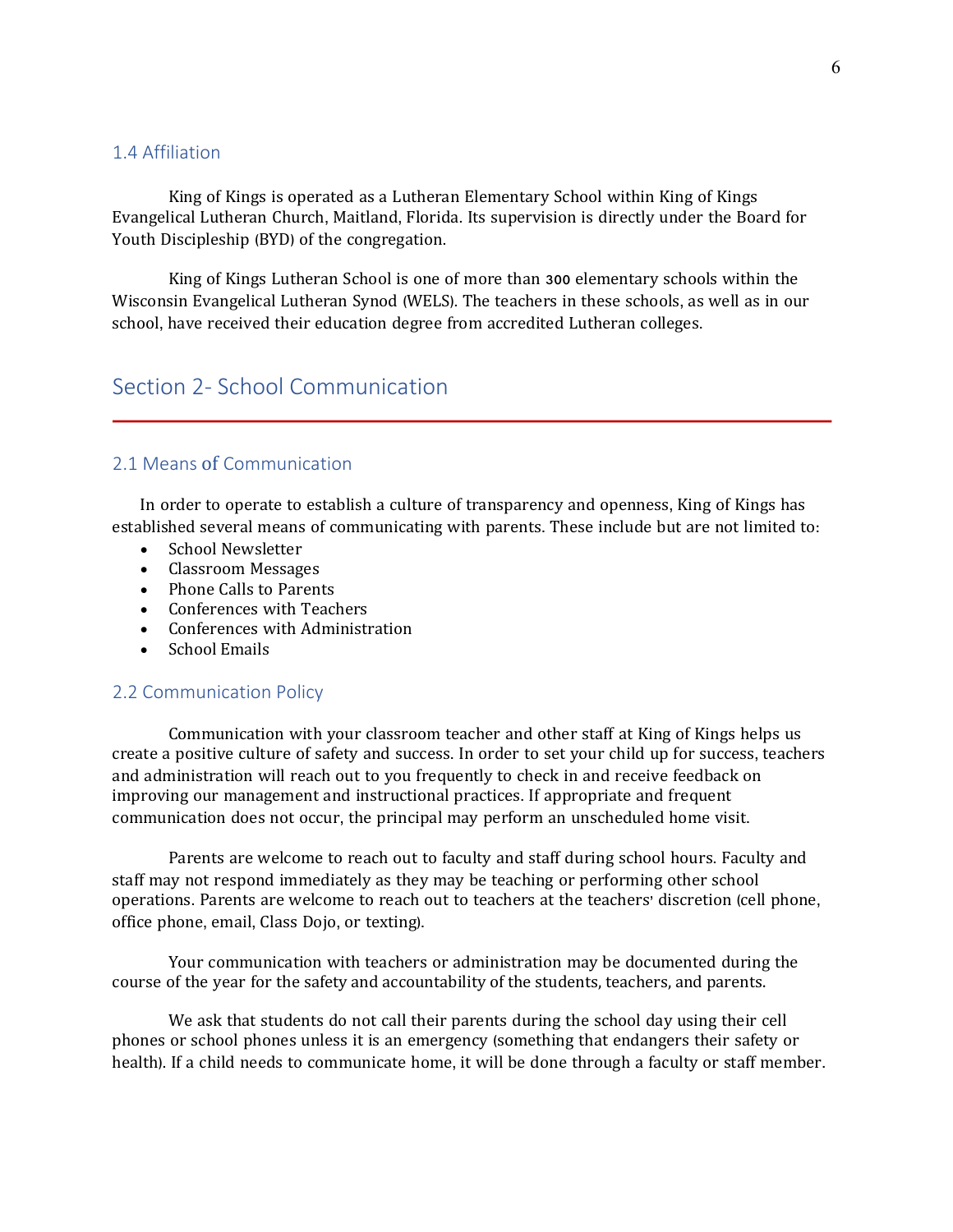#### 2.3 Communication in Conflict or Issues

If a concern or issue arises:

- Step 1. In issues dealing with the classroom or your student, contact the teacher first.
- Step 2. In issues dealing with the school as a whole or if there is no resolution to a classroom matter, then contact the principal. He will organize a meeting which will include the principal, teacher, parent, and child (if applicable).
- Step 3. If there still is no satisfactory resolution to Steps 1 or 2, contact the Board for Youth Discipleship chairman who will organize a meeting with the BYD, principal, teacher, pastor, parent, and child (if applicable).

If there is an issue with another student or family, we ask that you do not reach out to that family individually. Please reach out to the school first.

#### 2.4 Parent Teacher Conferences

In order to assist in cooperation in our work with your child, specific times for consultations will be scheduled two times each year with a mandatory fall conference and a conference in the spring by request. Additional consultations may be scheduled on an individual basis as the need may arise.

#### 2.5 Home and School Cooperation

The Lord has bound the home and school together as a unit with identical aims when He said to parents/legal guardians, "These words which I have commanded you this day shall be in your heart; and you shall talk of them when you sit in your house, and when you walk by the way, and when you lie down, and when you rise up." (Deuteronomy 6:7) Please bring any comments, questions, or complaints to the attention of the teacher involved and the principal after school hours. The faculty will listen and deal with the situation accordingly.

## Section 3- Enrollment and Finances

#### 3.1 Notice of Nondiscriminatory Policy

King of Kings Lutheran School, Maitland, Florida, admits students of any race, color, national and ethnic origin to all the rights, privileges, programs, and activities generally afforded or made available to students at the school. It does not discriminate on the basis of race, color, national or ethnic origin in administration of its educational policies, admission policies, athletic programs, and other school-administered programs.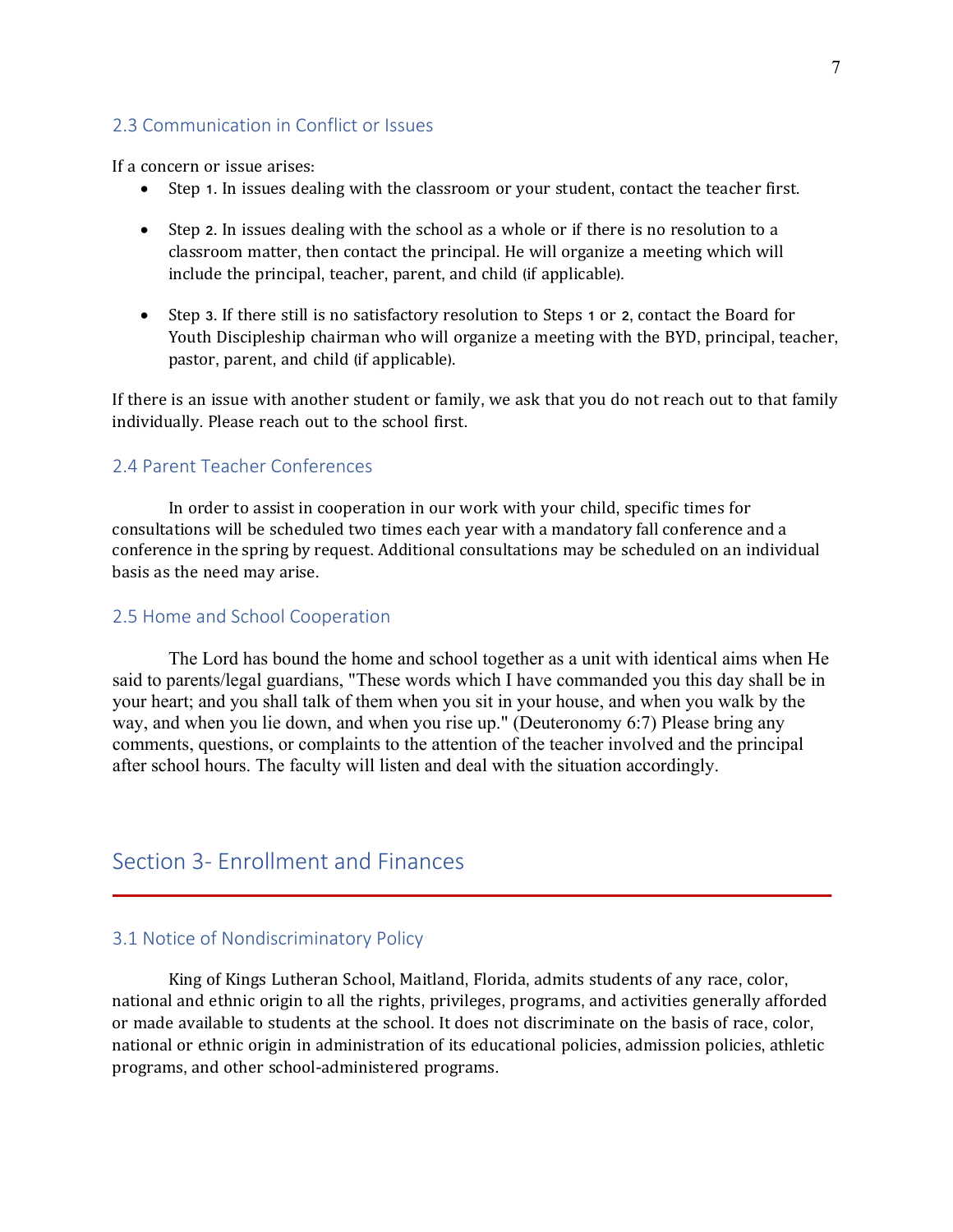#### 3.2 Enrollment Policy

Children whose families are members of King of Kings, have no church connection, are members of other WELS congregations, or who are of other denominations may enroll in our school providing we have room to accommodate them.

#### 3.3 Enrollment Procedures

Kindergarten children must be age five on or before September 1 of the year they propose to enter kindergarten. Any exceptions must be first approved by the principal/classroom teacher. First grade children entering first grade must be age six on or before September 1 of the year they wish to enter first grade, or who have successfully completed the kindergarten year. To enroll a student at King of Kings, complete the following steps:

- 1. Schedule a meeting with the Principal. The Principal will meet with the parents or legal guardians to discuss any general questions and review the student's previous academic and behavior records. The principal will also provide information on our educational programs and expectations.
- 2. A family may be provided a virtual or in-person tour of the campus.
- 3. Meeting with the Classroom Teacher
- 4. Submit Application with Application Fee (Through Gradelink)
- 5. Submit Transcript or Records Request
- 6. Sign Tuition Agreement

#### 3.4 Enrollment Paperwork

In order to help expedite the enrollment process, include the following documents when completing the registration packet:

- 1. Birth Certificate
- 2. Scholarship Awards Letter (Acceptance or Denial)
	- a. AAA
	- b. Step-Up
	- c. McKay
- 3. IEP (If Applicable)
- 4. Florida Physical Form (DH 3040)
- 5. Immunization Record Form (DH 680 or DH 681)
- 6. Copy of Student's Most Recent Report Card
- 7. Copy of Student's Most Recent Test Scores

#### 3.5 Health Paperwork

By Florida law, each child must have the forms DH 3040, DH Form 680 or DH 681 on file in the school office showing that all immunizations are up to date. The DH 681, Religious Exemption from Immunization, is issued if immunizations are in conflict with the religious tenets and practices of the child's parent or guardian. This exemption is issued by a County Health Department (CHD) and based on established religious beliefs or practices only.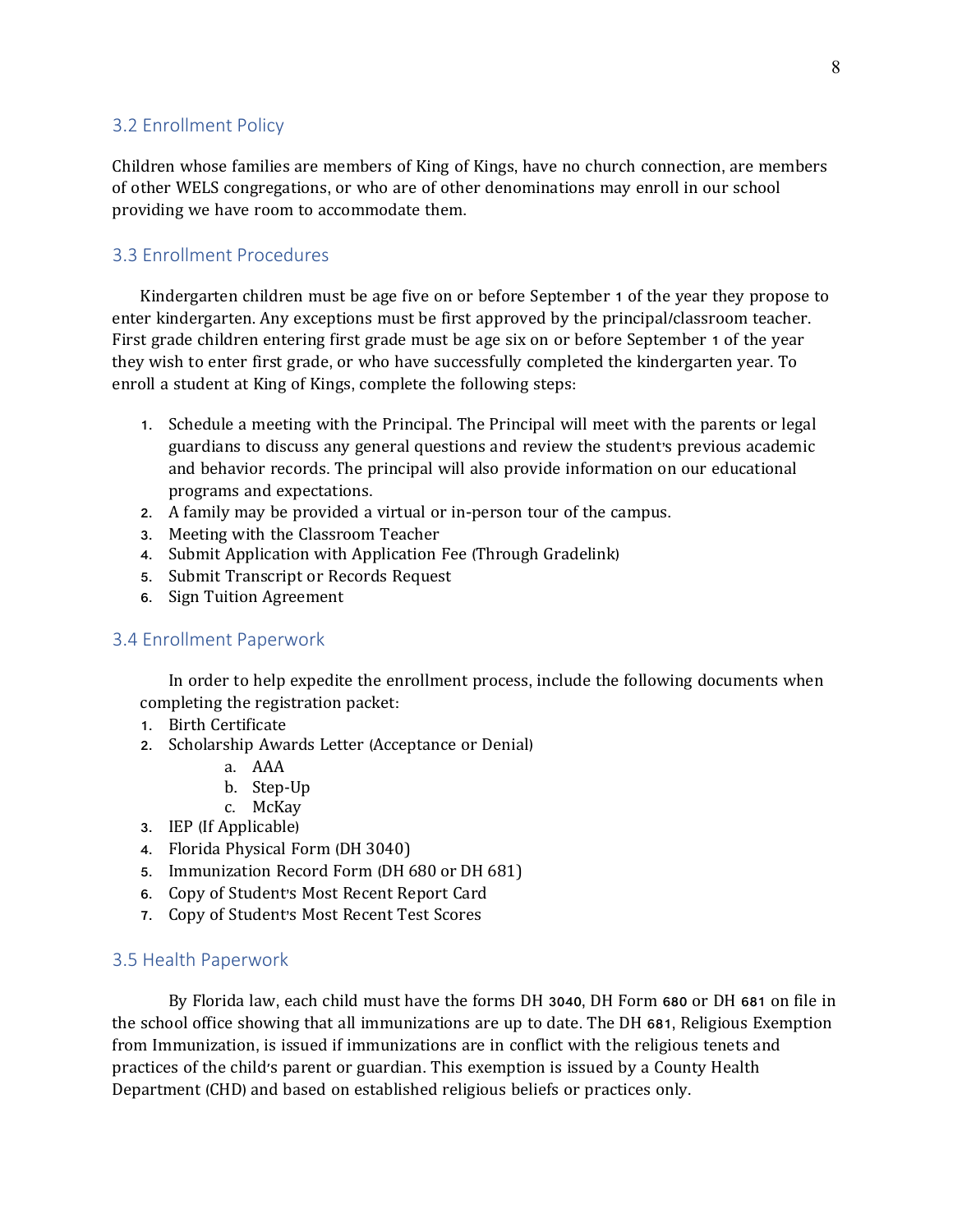Failure to have the proper immunization record filed will result in your child not being allowed in school until the proper immunizations have been obtained and the records have been submitted. If you are moving from another state, Florida law requires a physical examination by a physician in Florida, regardless of grade level, and the proper form completed prior to beginning school.

#### 3.6 Student Records

Parents of a student or an eligible student may inspect and review the student's education records upon request. Parents or eligible students must contact King of Kings Lutheran School Principal with an email request, which identifies as precisely as possible the records they wish to inspect. The King of Kings Principal will arrange for access to records through the school secretary.

King of Kings Lutheran School will maintain a record of all requests for and/or disclosure of information from a student's education records. This record will indicate the name of the party making the request, any additional party to whom it may be disclosed, and the legitimate interest the party had in requesting or obtaining the information. This record may be reviewed by the parents or eligible student.

When a record contains information about students other than a parent's child or the eligible student, the parent or eligible student may not inspect and review the portion of the record which pertains to other students.

The following sections are in the appendix of the handbook: (FERPA Policy, Disclosure of Education Records, and Correction of Education Records).

#### 3.7 Tuition and Finances

- 1. By the first day of the new school year, ALL delinquent balances MUST be paid.
	- a. No enrollment will take place until prior balances are paid in full, including BSC/ASC balances.
	- b. No records will be transferred to another school until all balances are paid.
	- c. Overdue balances of non-returning families (over 60 days) will be turned over to a collection agency.
- 2. Payments Plans:
	- a. Payments can be made annually, semesterly, or monthly.
	- b. Invoices will be sent home on the  $15<sup>th</sup>$  of each month and payments are due by the last day of the month.
	- c. Overdue balances will be charged a \$25 late fee. This fee doubles each subsequent month a balance is not paid.
- 3. For any tuition delinquencies, there will be a reminder sent immediately upon the delinquency.
	- a. At 30 days, the principal will contact the families explaining next steps.
	- b. At 60 days, the principal and BYD will contact the family explaining the next steps.
	- c. Forgiveness can only be provided by the BYD and principal for tuition costs or deadlines.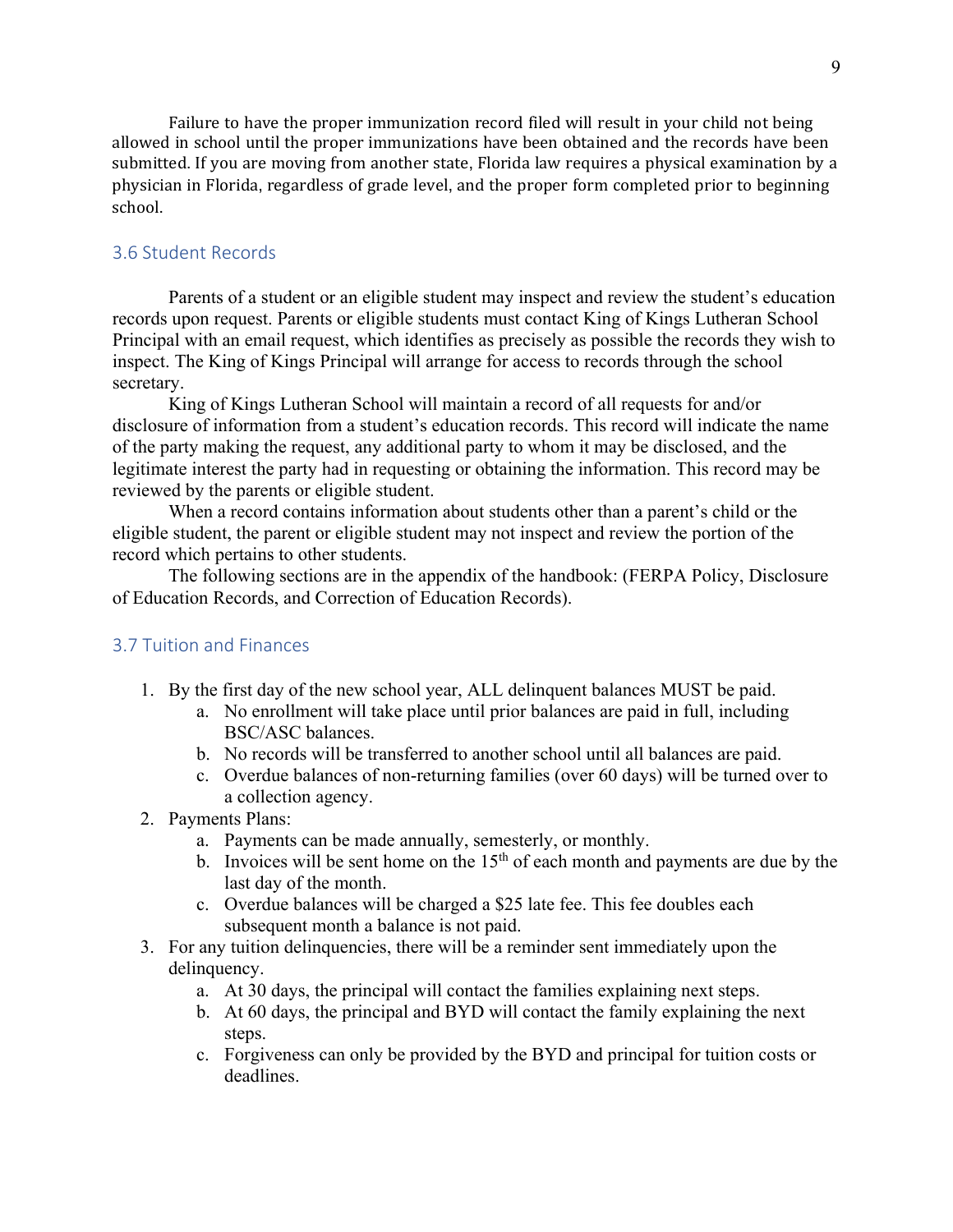#### 3.8 Extended Care

**Before School Care Services (BSC):** If parents need childcare (for children in grades K-8 only) before 7:30 am, a Before School Care service is offered between 6:30 and 7:30 am in the room adjacent to the kitchen.

**Extended Preschool Care:** Preschool and VPK students are dismissed at noon. Any students not picked up by 12:15 will be in Extended Preschool Care until their approved caregiver picks them up. Extended Preschool Care is available from 12:15-3:00 pm, Monday to Thursday, and from 8:00am until 1:30pm on Friday. This time will be used for lunch (brought from home, not hot lunch), recess time, quiet/nap time, and play time. The 3 and 4-year-olds must be picked up by 3:00 pm. This is a licensing regulation. No exceptions can be made.

**After School Care Services (ASC):** Grades K-8 are dismissed at 3:00 pm, Monday through Thursday and 1:30 pm on Friday. The children will wait with their teacher for the first 15 minutes after school is dismissed, before being transferred to ASC.

Before School Care (BSC), Extended Preschool Care, and After School Care (ASC) are designed to assist the parents/legal guardians of our students who may need someone to watch their child either before or after school hours. We will try to be as flexible as possible to allow for changing situations. Please refer to the appendices for more information on extended care.

## Section 4- Attendance and Dress Code

#### 4.1 Student Drop-Off and Pick-Up

For the safety of our students, please follow these drop-off and pick-up procedures as well as noontime pick-ups:

- 1. Drive slowly and cautiously when entering and leaving the school parking lot.
- 2. Cell phone usage is prohibited in the school parking lot when the vehicle is in motion.
- 3. Morning Drop Off: The Principal will greet each student as they arrive on campus, assisting in the safe drop-off of each student.
- 4. Noon Pick Up: To ensure your child's safety, the gate will be closed to prevent vehicles from driving onto the back part of the parking lot. (It serves as a play area as well as a parking lot). When picking up children at noon, you must follow the preschool pick-up guidelines.
- 5. Close of Day Pick Up: At the end of the day, parents may pick up their children in the car loop or by going to the pickup area afterschool care (ASC).
- 6. Parents who need to speak with the teacher should park in the middle-lined area before going to the classroom. Children not picked up by 3:15 pm or 1:45 (on Fridays) will go to ASC.
- 7. Please pass these instructions on to persons authorized to pick up your child.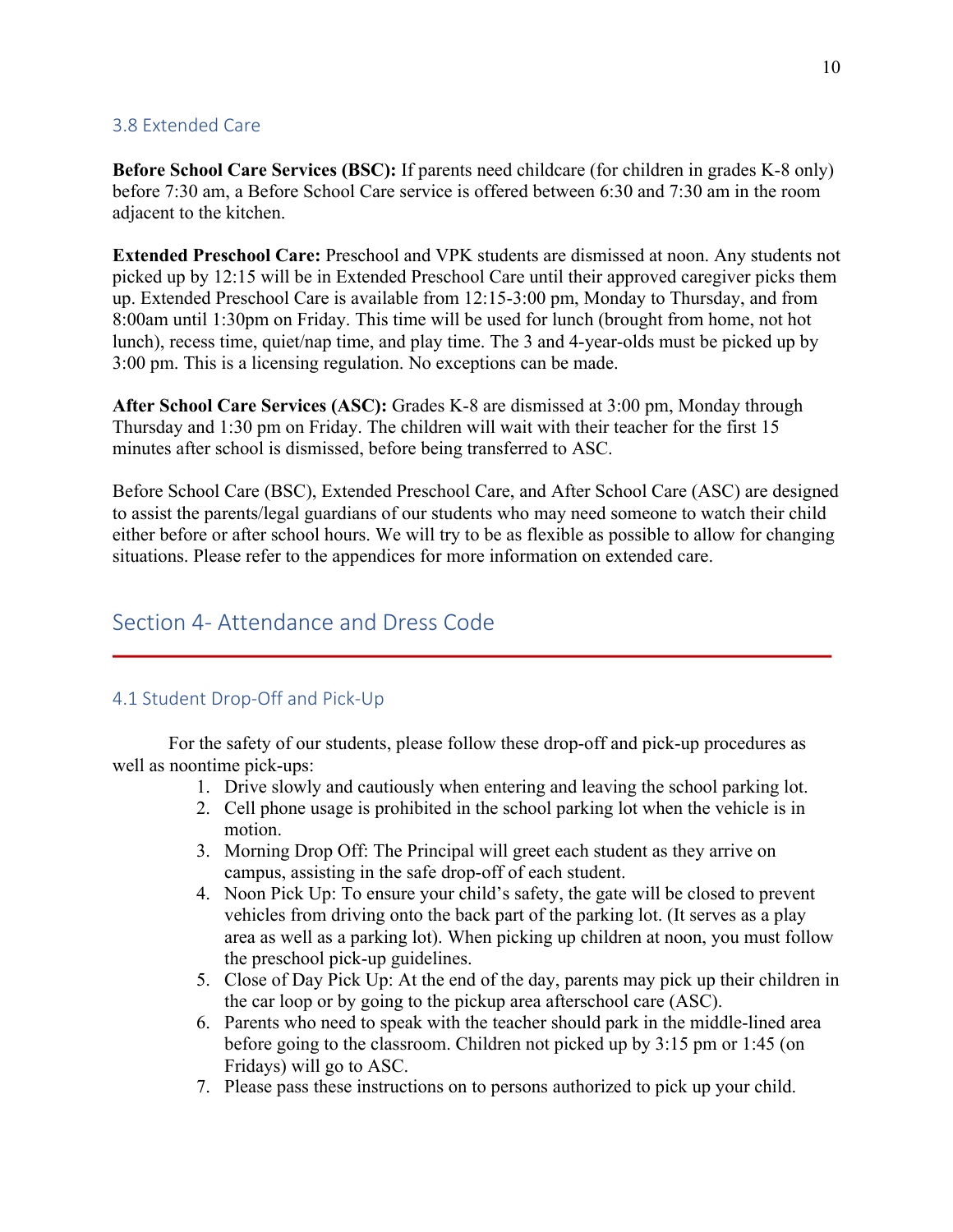- 8. After School Care Pick Up: If you pick up your child from after school care, you must enter the ASC room and sign your child out before they will be released into your care. Please, do not leave your car running while unattended.
- 9. If you are parking for a longer period of time, use the church side of the parking lot, behind the gated area. This ensures the safety of our students.

#### 4.2 Tardy Policy

Children not in their classrooms by 8:00 am are considered tardy. A child will only be excused for a tardy with a doctor's note or through the Principal. At 8:00 am the front gate will lock. Parents and guardians must park in the side lot. Students will need to enter through the locked side gate and ring for the secretary to unlock the gate. Students must go to the front office to receive a tardy slip. This tardy slip must be given to the classroom teacher for attendance.

- Students who arrive after 9:00 am will be marked  $\frac{1}{2}$  absent.
- Students that arrive after 11:31am will be marked full absent.
- Students that leave after 12:01 will be marked  $\frac{1}{2}$  absent.

Arriving on time helps your child to begin the day in a positive way and is important because:

- 1. The first part of each day begins with devotion. We consider time with our Lord in meditation and prayer the most important part of the day. It sets the tone for the day.
- 2. Punctuality demonstrates professionalism and sets the tone for the students in a structured environment.
- 3. Failure to comply with King of King's Tardy or Absence Policy could initiate a truancy case per Florida Statute 1003.27.

#### 4.3 Absence Procedures and Policy

- 1. According to Florida Statute 1003.21, each parent/guardian of a child within the compulsory attendance age shall be responsible for their child's attendance. The following reasons for absence are valid: illness, serious injury or death in the immediate family, prearranged absences approved by the Principal or religious holidays. The following are not excusable in accordance with State Statute: truancy, out of school suspension, missing the bus or trips to special occasions not approved in advance.
- 2. Prior to the start of the school day (8:00am), parents or legal guardians should notify the school office, by phone or e-mail, if their child will be absent for the day.
- 3. A child will only be excused for an absence with a doctor's note or through the Principal.
- 4. If we don't hear from you by 8:00am, we will contact you by phone or e-mail. If no contact has been made by 12:00pm (noon) the student will be marked absent.
- 5. The student will still be asked to makeup the work for each day missed. Excuses for missed homework will be made at the discretion of the classroom teacher.
- 6. If a student has accumulated 10 absences, a meeting will take place between the child's teacher and parent or legal guardian. A review of the 10 absences will take place. The parent will be expected to create a plan to reduce future absences.
- 7. If a student has accumulated 15 absences, a meeting will take place between the principal and parent or legal guardian. A review of the 15 absences will take place. The principal will reinforce important regular school attendance and review the parent's plan.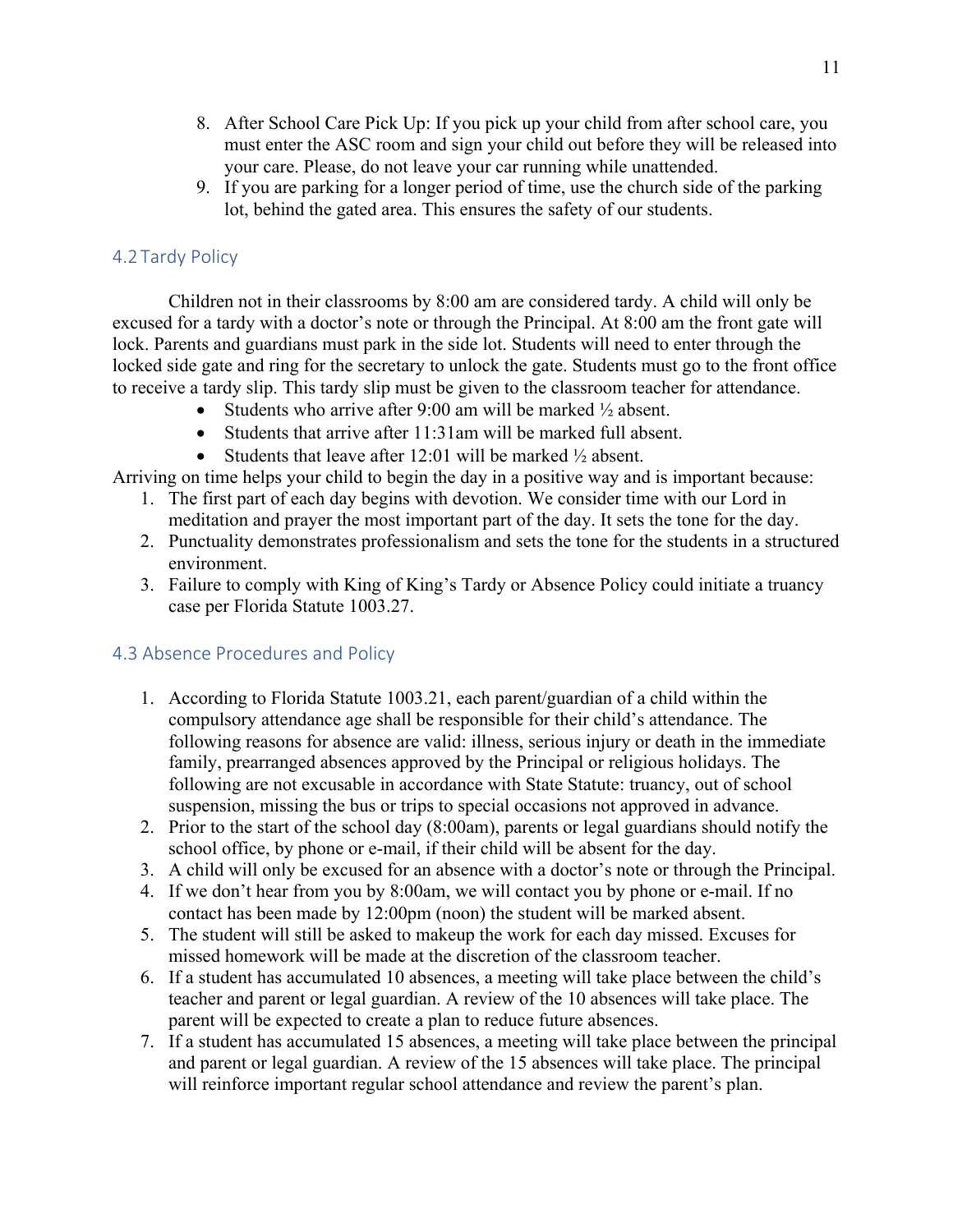- 8. If a student has accumulated 20 absences, a meeting will take place with the parents or legal guardian, BYD chairman and principal. An action plan will be developed to address the chronic absenteeism which can drastically affect a child's learning and development. The student may be retained.
- 9. Failure to comply with King of King's Tardy or Absence Policy could initiate a truancy case per Florida Statute 1003.27.
- 10. Please plan vacations and other appointments appropriately to avoid a school absence. Vacations during school time are strongly discouraged and are not excused. Students and parents or legal guardians are responsible to see that work missed during a vacation is completed in a timely manner.
- 11. Students who have been absent during the day because of illness will not be allowed to participate in the extra-curricular activities of that same day. This does not include students who missed a portion of the day due to medical appointments. This policy can be amended at the discretion of the athletic director.

#### 4.4 Dress Code Policy

As sanctified Christians, our students will certainly want to present themselves in their appearance with all decency and modesty. One who views his or her body as the temple of the Holy Spirit will exercise care in his/her clothing and grooming habits.

Please remember to have your child use appropriate hygiene products as age appropriate. We strongly discourage the overuse of makeup, hair spray, perfume, cologne, etc. We prefer that these products not be brought to or used at school.

#### **Tops:**

- 1. Student must wear approved King of Kings polos with the logo. These can be purchased used through King of Kings or through our uniform company www.frenchtoast.com.
- 2. Polos must be red, white, or black.
- 3. If warmer attire is needed, purchase a sweatshirt or  $\frac{1}{4}$  zip fleece with school logo through www.frenchtoast.com or our online spirit store. Another option would be to purchase solid white or black thermal undershirts to wear under our school polos. Long sleeve tshirts are also permissible.
- 4. Non-logo KOK jackets are allowed outside of the classroom but never in the classroom.

#### **Bottoms:**

- 1. The following items are allowed: Khaki, black, or navy-blue pants, Bermuda shorts, capris, skirts, skorts, cargo shorts or pants (No Denim)
- 2. Bottoms can be purchased anywhere as long as they are khaki, black, gray, or navy blue.
- 3. Socks must be calf height or shorter
- 4. Solid black or white tights or leggings can be worn only under skirts.

#### **Shoes**

1. All shoes must be close-toed (Crocs are not allowed)

#### **Dress Down/Spirit Fridays**

On Spirit Fridays, students may wear their normal school uniform or abide by the following two rules below.

1. Students may dress down in a King of Kings top of any sort.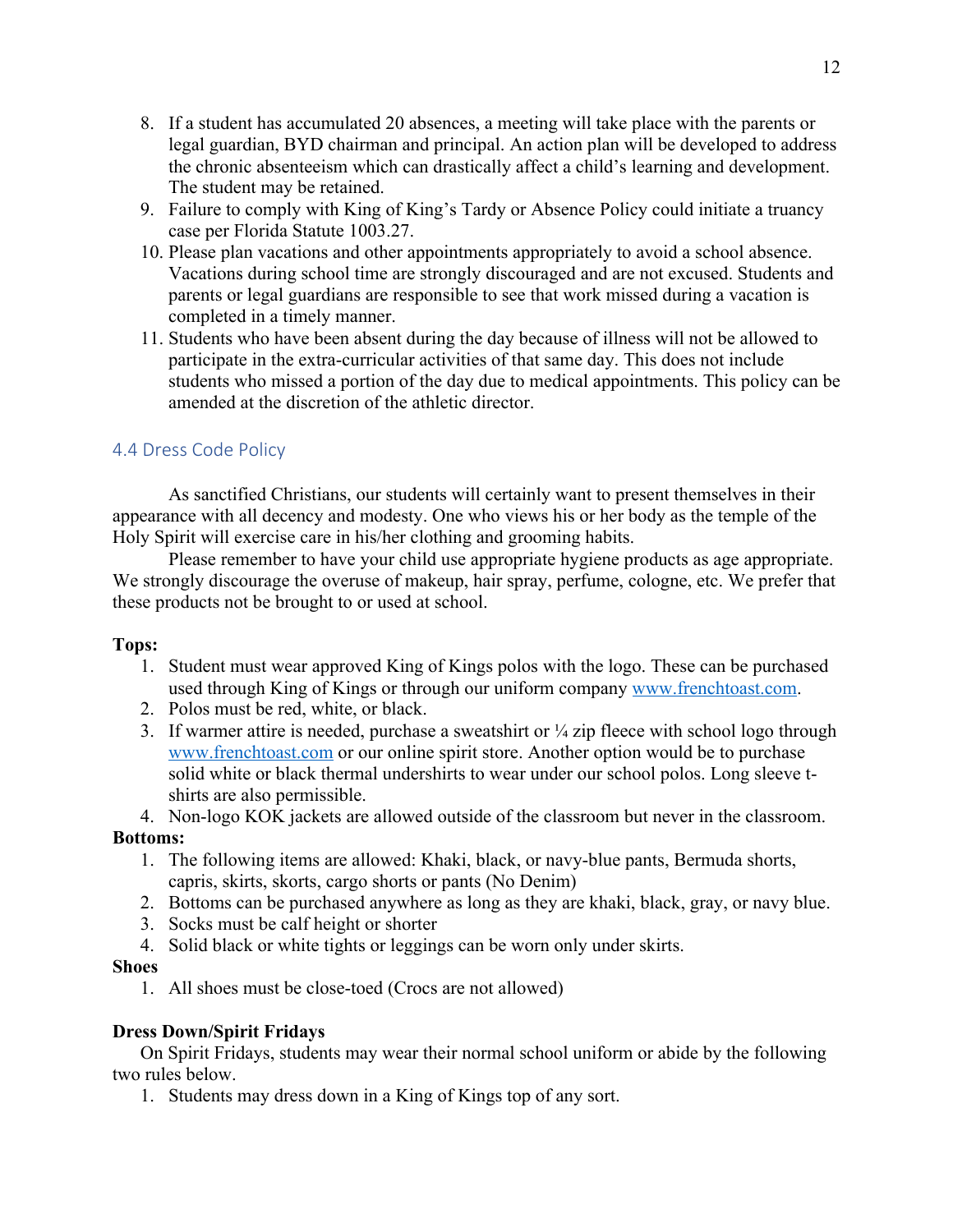2. Students can wear jeans or athletic bottoms on Fridays.

Students dressed in an inappropriate manner according to this uniform dress code will be asked to telephone their parents or legal guardians to have them bring appropriate attire to them at school or be asked to wear appropriate items provided by the school. Subsequent offenses may result in suspension or expulsion of the student from school.

## Section 5- Student Safety

#### 5.1 Background Checks

All faculty and staff are federally background checked. All volunteers, parents, and adults over the age of 18 allowed on field trips, in the classroom buildings, or other buildings on campus when students are on campus, must be background checked.

#### 5.2 Lice Policy

In the event that lice and/or lice nits (eggs) are discovered on any student(s), we will be following a "no nit" policy. While we understand how difficult it is to rid the hair and scalp of all the eggs related to lice, we also must recognize how easily lice can be spread. Therefore, if your child(ren) is/are sent home with lice and/or nits, they will not be allowed back into school until they are free from all nits. A letter will be sent home to the classroom parents notifying them that lice has been discovered in the classroom.

#### 5.3 Medications Policy

Every effort shall be made to schedule the administration of medication outside of school hours. If this is not possible, it must be understood by the parent/guardian that the medication will be administered and documented by the school secretary.

All prescription and non-prescription medication will be given to the school secretary.

**Prescription Medication:** The Nurse Practice Act requires that prescribed medicine be properly labeled with student's name, name of medication, dosage, and time to be administered. This means that all medication to be given requires:

- 1. Written orders from a licensed prescription detailing the name of the medication, dosage, time to be given, and the expected duration of administration.
- 2. Medication brought to school should remain in its original container and be appropriately labeled as prescribed by licensed physician or by manufacturer, for non-prescription medicines.
- 3. Medication will be logged in by the school secretary. Notes include time and date of dispensation, initials of person administering the medication, and notation that the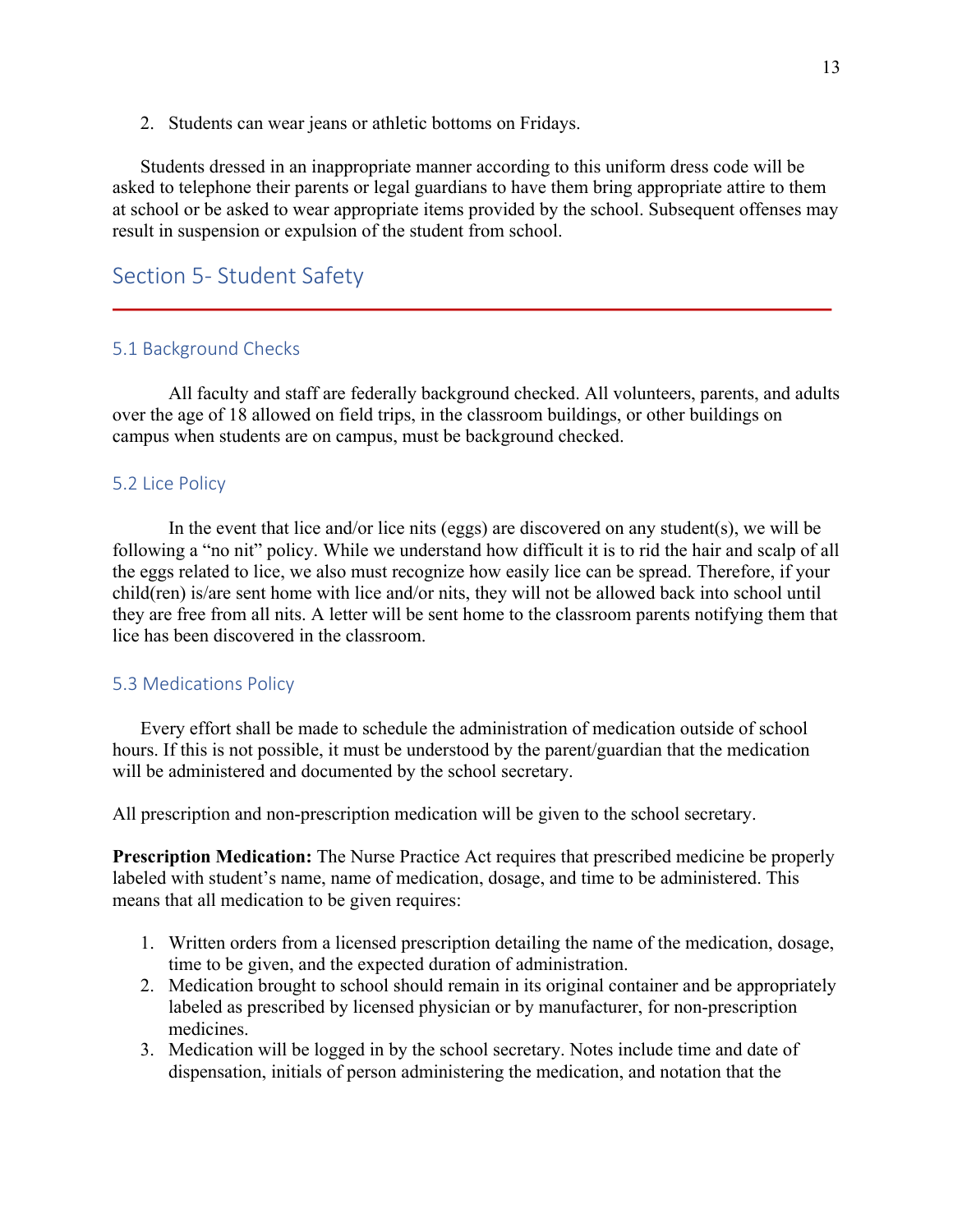medication has been examined and determined to be in the original container, as stated above.

- 4. The requests for administration of medication is valid only as ordered by the licensed prescription, and the dates indicated in writing, and in no case shall the period exceed one school year.
- 5. Prescribed medication will not be administered by injection by staff unless a student is susceptible to a predetermined, life-endangering situation. Parents submit a written statement giving a staff member the authority to act according to the specific written orders and directions per licensed prescription (e.g., medication administered to counteract a reaction to a bee sting).

**An Authorization for School Personnel to Administer Medication form (FC-600-1769E/S is required for each prescription and non-prescription medication** that is administered. This form must be completed with all required information and signature(s) prior to medication being dispensed. Any change in medication instructions requires a new medication authorization. This form is available in the office.

#### 5.4 Sickness Policy

If you believe your child is too sick for school, please keep them home. If you need to, please bring them to a doctor. A teacher or staff member may recommend that a child is too sick to be in school. If this is the case, the child will be removed from the classroom and must be picked up. Staff will send students home if they develop a fever (100.4), cold or flu-like symptoms, pinkeye, rashes, or other symptoms.

#### 5.5 Smoke-Free Environment

The campus at King of Kings is a smoke-free environment. Smoking and use of tobacco products will not be allowed within the building or on the campus of King of Kings Lutheran School at any time.

#### 5.6 Mandatory Reporting

Chapter 39 of the Florida Statutes (F.S.) mandates that any person who knows, or has reasonable cause to suspect, that a child is abused, neglected, or abandoned by a parent, legal custodian, caregiver, or other person responsible for the child's welfare shall immediately report such knowledge or suspicion to the Florida Abuse Hotline of the Department of Children and Families.

The Department of Children and Families is also responsible, as mandated in Chapter 39, F.S., for providing comprehensive protective services for abused, neglected and abandoned children in Florida by requiring that reports of each abused, neglected, or abandoned child be made to the Florida Abuse Hotline. The Department of Children and Families is committed to working in partnership with local communities to ensure the safety, well-being and selfsufficiency for the people it serves. Law enforcement takes the lead in all criminal investigations and prosecution.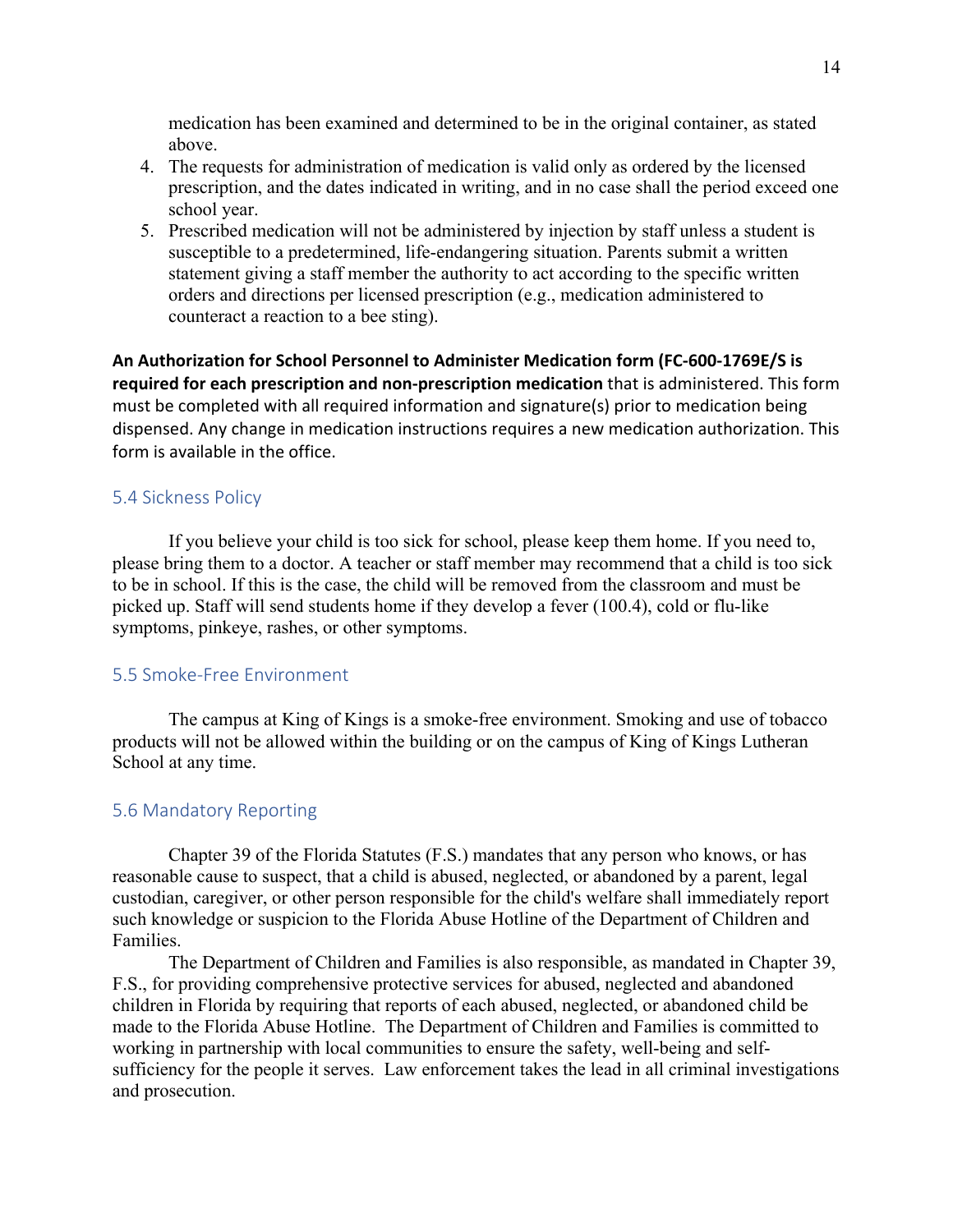In 2012, House Bill 1355 was passed into law and shall be referred to as "Protection of Vulnerable Persons" Ch. 2012‐155 of the Laws of Florida. The bill adds to the current reporting requirements of 39.201, F.S removing the limitation that only "caregiver" abuse be reported to the hotline by requiring any person to report known or reasonably suspected physical or emotional abuse of a child by any adult person. The bill also requires any person to report known or reasonably suspected sexual abuse of a child by any person. The bill requires the central abuse hotline to accept any call reporting child abuse, abandonment, or neglect by someone other than a caregiver and to forward the concern to the appropriate sheriff's office for further investigation. The bill also states that the knowledge and willful failure of a person, who is required to report known or suspected child abuse, abandonment, or neglect is elevated from a first-degree misdemeanor to a third-degree felony. As a result, the potential prison sentence is raised from 1 year to 5 years, and the potential fine is raised from a maximum of \$1,000 to a maximum of \$5,000. In addition, the bill creates subsections 39.205(3) and (4), F.S., which provide penalties for Florida educational institutions whose personnel fail to report certain child abuse taking place on the campus of the institution or during an vent or function sponsored by the institution. The bill subjects the institution to a \$1 million fine for each failure to report child abuse, abandonment, or neglect.

## Section 6- Academics

#### 6.1 Report Cards and Grading Scale

Report cards are distributed on a quarterly basis. Interim reports are sent home each interim. We urge parents or legal guardians to take time to discuss the report card with their child.

The report card system uses letter grades (A, B, C, D, or F), indicating the child's average work in the subject. These letter grades correspond to the following percentages:

|         |       |           | ┻                  |                       |
|---------|-------|-----------|--------------------|-----------------------|
| $00-90$ | 89-80 | .70<br>ч- | $\sqrt{2}$<br>いりこん | $\sim$ $\sim$<br>`Y-. |

Some classes and grades use indicator or effort type grades (E, S+, S, S-, U), as well.

#### 6.2 Honor Roll

Grades 3-8 at King of Kings Lutheran School who achieve an all "A" report card will be classified as "High Honor Roll Students." Students who achieve an all "A's or B's" report card will be classified as "Honor Roll Students". These awards will be presented at the end of each quarter. At the discretion of the principal and classroom teacher, a student's conduct may disqualify them from High Honor Roll or Honor Roll.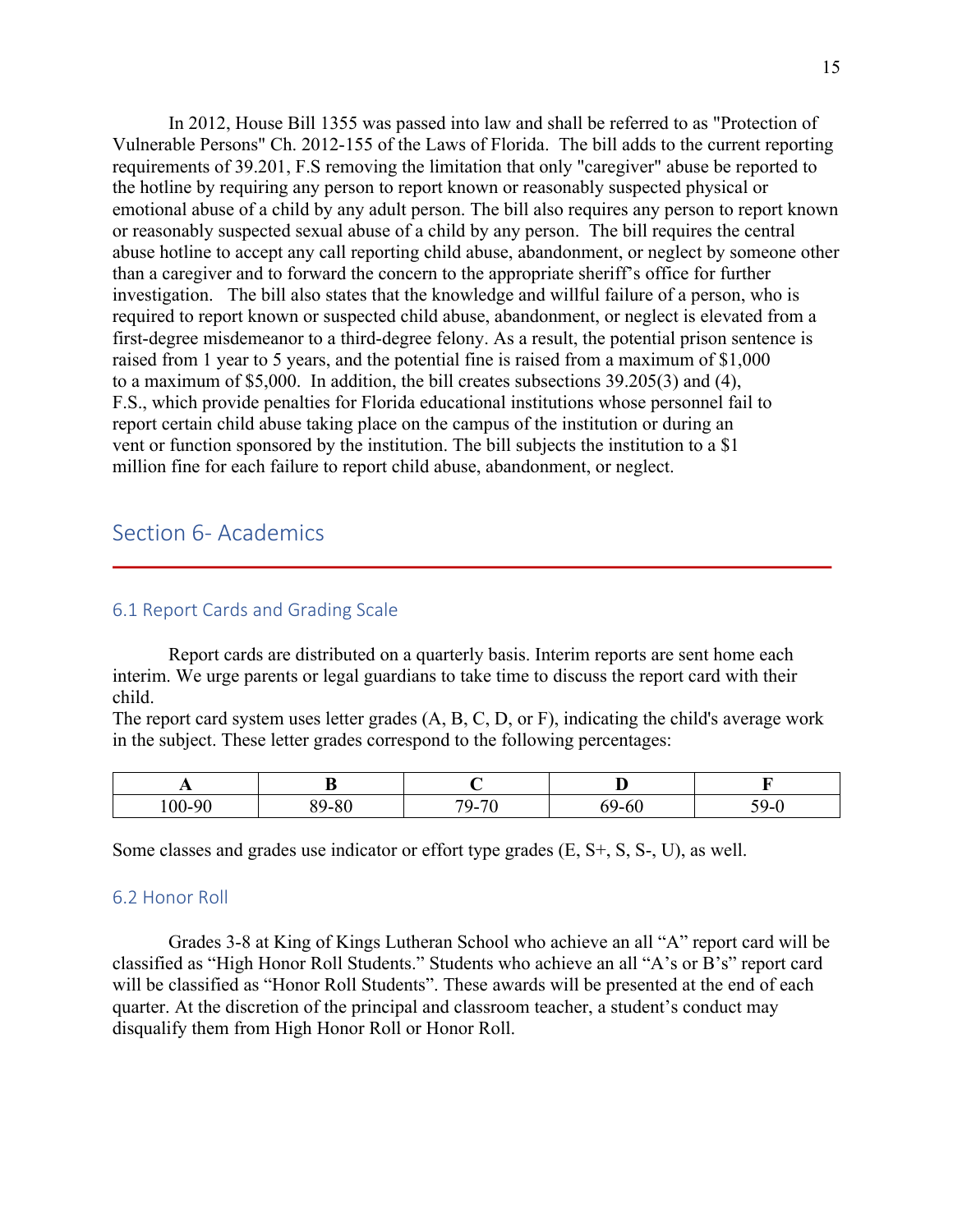#### 6.3 Homework Policy

A good portion of each child's day is set aside for study time and for doing assignments. There will be areas where some of the work will have to be finished at home. It is important that all assignments are completed on time. Parents/legal guardians, please work with your child to develop the ability to complete tasks on time.

The following are the guidelines for a student who does not complete his assignments on time:

- 1. When a child repeatedly does not turn his/her homework in on time, the teacher will notify the parent(s) immediately. If this problem continues, a meeting with the student, student's parent(s), and teacher will be arranged.
- 2. If there is still no noticeable change, the teacher will inform the principal. A suspension may result, or detention may result at the discretion of the principal and classroom teacher.
- 3. Homework that is continually left incomplete or missing may be cause for the retention or expulsion of a student.

#### 6.4 Memory Work

Included in homework will be daily assignments in Word of God classes to memorize passages from the Bible, hymn verses, and the like. We urge parents/legal guardians to work daily with their children in committing to memory these important truths from God's Word.

#### 6.5 Standardized Testing

In addition to regular classroom assessment/evaluations, King of Kings Lutheran School administers a number of standardized objective tests for purposes of student and school evaluation. MAP Growth tests are given to all students in kindergarten through eighth grade. We use these tests to evaluate our instruction practices as well as student proficiency.

#### 6.6 Curriculum and Standard Practice

Teachers at King of Kings teach religion and Bible History to all students daily. This could be done in the form of devotion, chapel services, or our Christian curriculum. Teachers also teach students the core subjects of Math, English Language Arts, Science, and Social Studies. King of Kings also offers the activity courses of Physical Education, Spanish, Music, and Art. Teachers abide by the Florida State Standards for instruction, modifying them to meet our Christian morals.

#### 6.7 Athletics and Co-Curricular Activities

All students participating in extra-curricular activities are required to conduct themselves as role models, to demonstrate good citizenship, and to comply with all rules and regulations of KOK or be subject to suspension or dismissal (expulsion) from school and/or the activity involved. Coaches or advisors may apply further reasonable and necessary rules unique to the particular activity for which they have responsibility.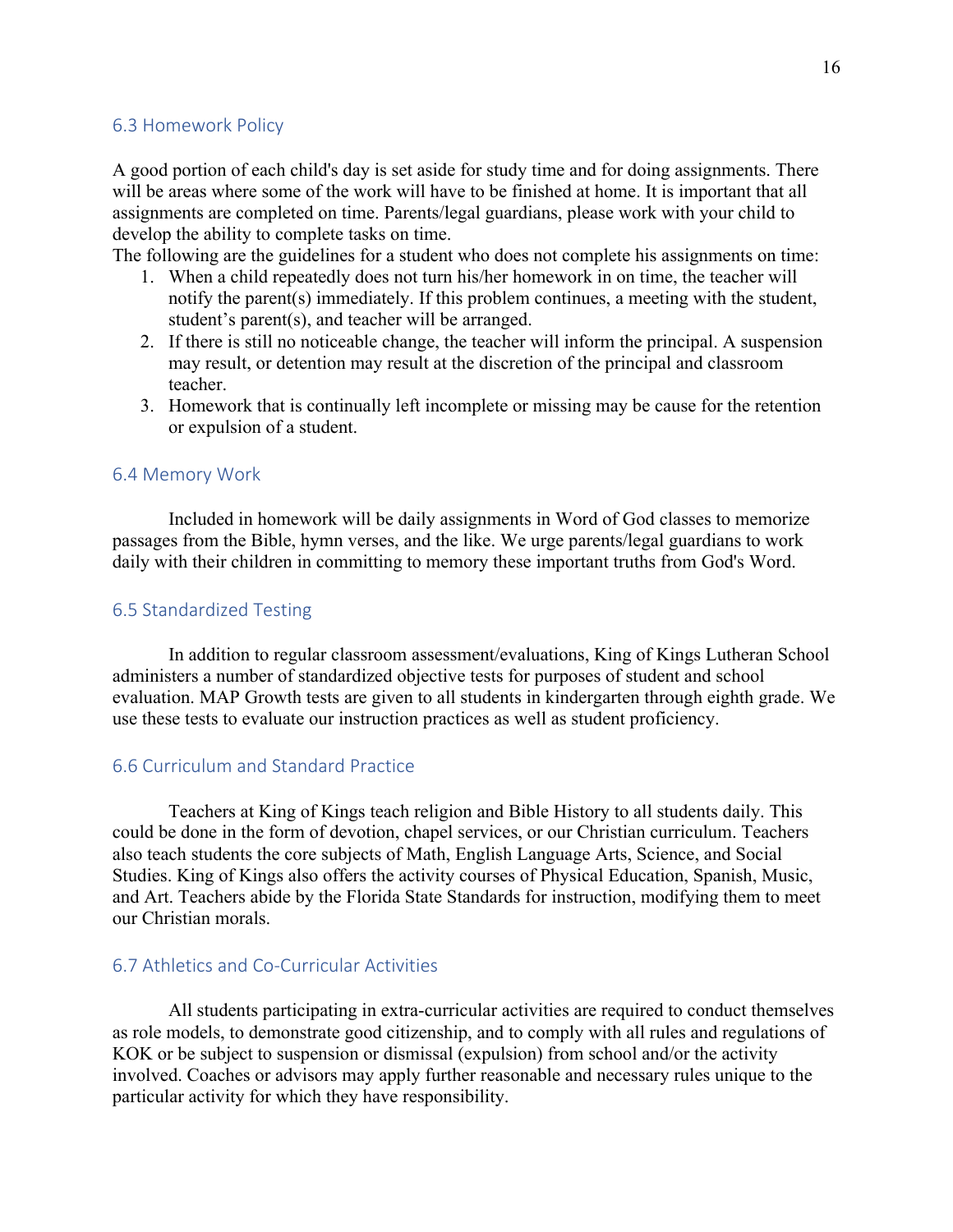Upper grade students (3-8) may participate in interscholastic volleyball and basketball programs. Practices are led by either a faculty member, former students, layperson from the congregation, or school parent volunteer. If a student has repeated late work or incomplete work and the participation in a sports activity is not allowing the student sufficient time to do schoolwork or hindering academic growth, the child will be ineligible for participation by decision of the teacher, coach, or principal. More information on athletics and co-curriculars can be found in the appendices.

#### 6.8 Chapel/Mission Service

In place of the regular morning classroom devotions, each Wednesday morning begins with a chapel service conducted by a pastor, principal and male teachers. At each of these chapel services, a mission offering is gathered. This provides an opportunity for the children to practice stewardship of their money for the spreading of God's Word. The students will select two mission projects each year.

#### 6.9 Field Trips

Teachers may plan several field trips during the year as part of the educational program. They will notify parents in advance of any trip. Signed permission slips and payment (if applicable) must be received by the due date in order for the student to be allowed to participate. Due to deadlines enforced by different venues field trip payments are non-refundable even if a student misses the trip due to illness. Teachers will request parent chaperones as needed. Chaperones must have a valid background screening 72 hours prior to the trip. Any student who has multiple disciplinary referrals/suspensions will not be permitted to attend field trips. Students are required to wear a King of Kings field trip shirt on field trips unless otherwise stated. Students not in the appropriate uniform the day of the field trip will remain at the school and all monies paid will be non-refundable. Teachers will provide a driver list and safety plan no less than 24 hours prior to a field trip.

#### 6.10 Church Attendance

Our mission is to assist the families of our congregation and community in training their children, both spiritually and academically, through excellence in Christ-centered education. Church attendance is an important part of the Christian's sanctified life, and the child of God needs to be taught and trained by word and example of its importance to spiritual growth and enlightenment.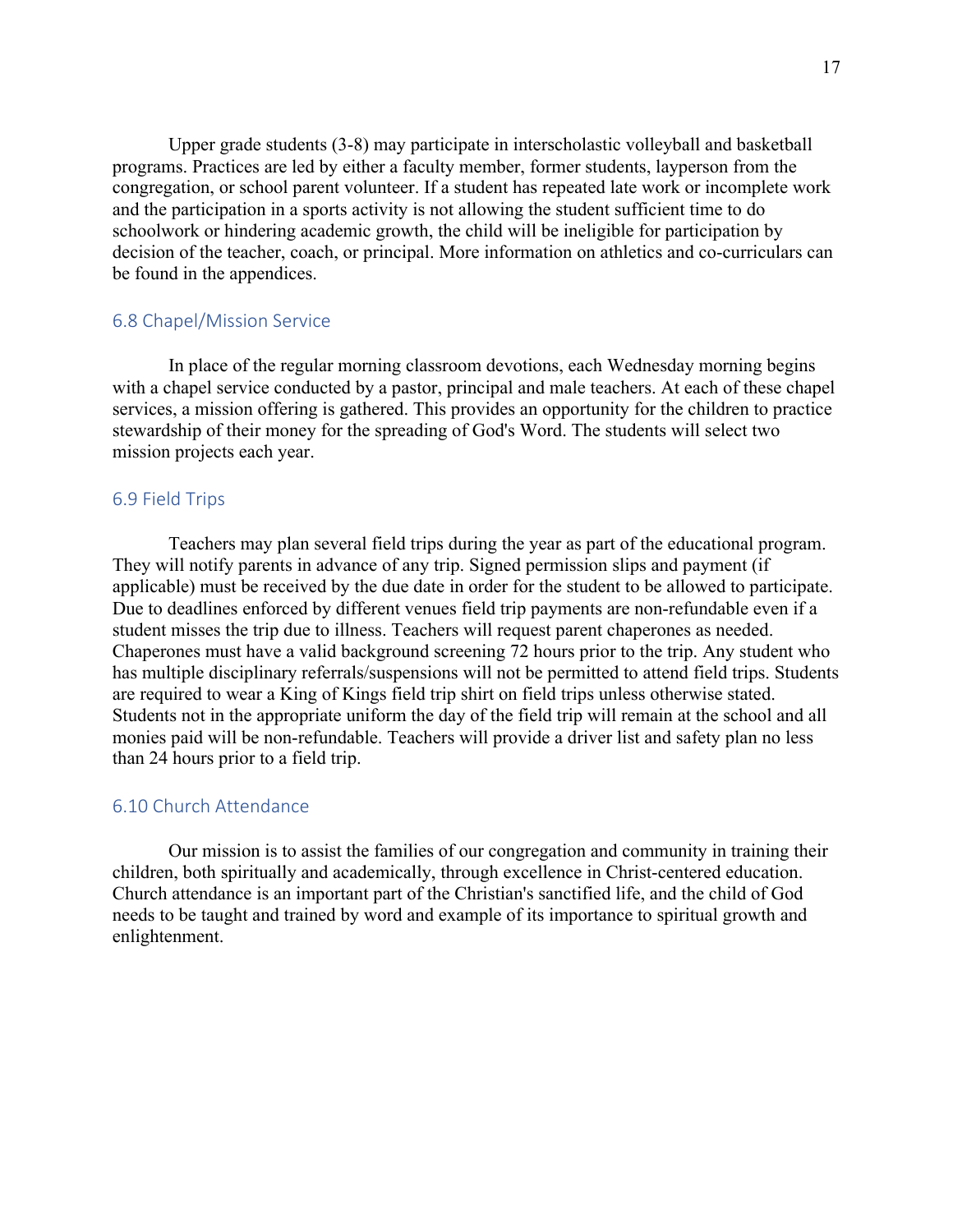#### 7.1 Behavioral Guidelines

"Since God so loved us, we also ought to love one another. No one has ever seen God; but if we love each other, God lives in us and his love is made complete in us." 1 John 4:11 The behavioral standard at King of Kings is based on a simple Law and Gospel equation. Our ultimate goal is for students to be proactive in demonstrating positive behaviors based upon the Gospel and God's love for us through Jesus Christ. Simply put, because God loved us enough to send His Son to die for us, we reflect the love of Jesus in our daily lives as we reflect God's love in our interactions with others. All this we do as a "thank you" to our Heavenly Father in appreciation for what he has done for us.

We believe that students have the right to learn and the right to be safe. Everyone should be able to come to school, learn, and return home without being hurt, bothered or frightened. In order to ensure the right of teachers to teach and students to learn and to encourage them to become responsible citizens, we have established school-wide rules. There will be recognition, rewards, and other positive reinforcements to foster a positive school climate.

#### **Please remember that in discipline and management, it is important to incorporate justice. This means that every child and discipline action will be treated individually.**

**Gospel Behaviors:** As we teach students to be proactive in their Christian behavior, we focus on some specific gospel behaviors. These include building each other up, forgiveness, sacrifice, humility and self-control. In each of these behaviors and attributes, students are taught to think and consider other people. This truly represents the gospel made manifest in that students learn to constantly put the needs of others before their own short term wants and desires. Ultimately, students more fully understand what it means to reflect God's love in their lives as constant and joyful testimony to what Christ has done for all of us.

**The Role of the Law:** At times, students demonstrate behavior that is outside of the proactive, gospel motivated behaviors. During these unfortunate moments it becomes necessary to utilize the Law as a tool to show students that their actions are inappropriate and unacceptable. Essentially, students who have misbehaved must endure unpleasantness (consequence) in order to effectively understand the fact that they have made a poor choice. Despite the situation, we work hard to avoid negatively charged teacher-to-student interactions. Instead, we believe in consistently and calmly teaching and emphasizing choices and consequences. This approach helps the student to maintain focus on owning their specific behavior that was problematic rather than personalizing the disciplinary situation on the adult who is delivering the consequence. We also practice logical consequences. This means that all undesirable actions do not necessarily have equitable consequences.

**Consequences:** When students fail to make positive choices, the King of Kings Principal reserves the right to determine the proper and necessary consequences to achieve appropriate changes in student behavior. The list below are consequences which may be utilized at King of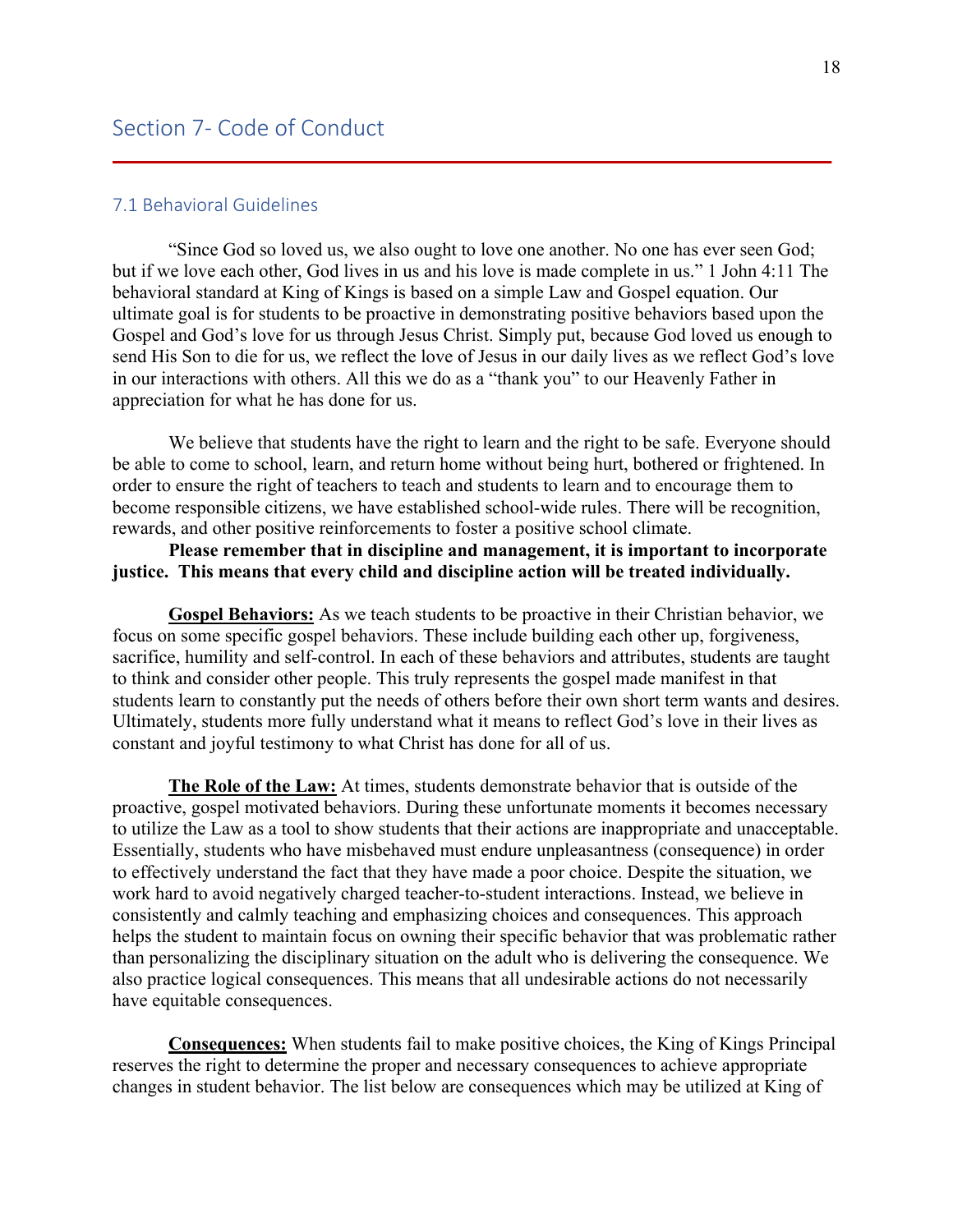Kings (please see your classroom management plan for specifics and more details on Student Expectations and Consequences within each individual classroom):

- (a) Students sit or stand in an isolated location to reflect on behavior.
- (b) Students write documents focused on behavioral improvement.
- (c) Students work to complete community or school service projects.

(d) In rare extreme cases a suspension (in-school or out-of-school) or expulsion may be issued.

**Forgiveness in Word and Action:** In addition to emphasizing the Gospel in encouraging students to be proactive in positive behavior, the King of Kings staff also strives to incorporate the Gospel through word, and more importantly action, as part of the conclusion of each disciplinary incident with students. The wonderful promise of God's forgiveness drives all that we do and is an essential element to any interaction with students. This action is particularly crucial when a student has done wrong and has repented.

#### 7.2 Network and Computer Guidelines

Students are responsible for proper behavior on school computer networks just as they are in a classroom or school hallway. Communications on the networks are often public in nature. General school rules for behavior and communications apply. The network is provided for students to conduct research and communicate with others. Independent access to the network services is provided to students who agree to act in a considerate and responsible manner. Parent permission is required for minors. Access is a privilege, not a right. Access entails responsibility; each individual user of the computer network is responsible for his/her behavior and communications over those networks. School staff will act as a guide but cannot be a full-time guarantee.

Network storage areas may be treated like school lockers. Network and School administrators may review files and communications to maintain system integrity and ensure that users are using the system responsibly. Users should not expect that files stored on school servers are private. The school has the right to check the computers in order to ensure students are using the network properly, safely, and correctly. During school or any related activity, teachers of younger students will guide them toward appropriate materials. Outside of school, it is the families' responsibility to guide the children as they are exposed to the internet, movies, television and other potentially offensive resources.

**The following are not permitted:** Sending or displaying offensive messages or pictures while on campus or off campus if related to the school campus or students. Offensive is anything which is or could be perceived as violent, pornographic or otherwise offensive to a reasonable person; Using obscene language; Harassing, insulting or attacking others; Damaging computers, computer systems or networks; Violating copyright laws; Using another person's passwords; Trespassing in others' folders, work or files; Intentionally wasting limited resources; Employing the network for commercial purposes; Installing or attempting to install unauthorized software on school computers.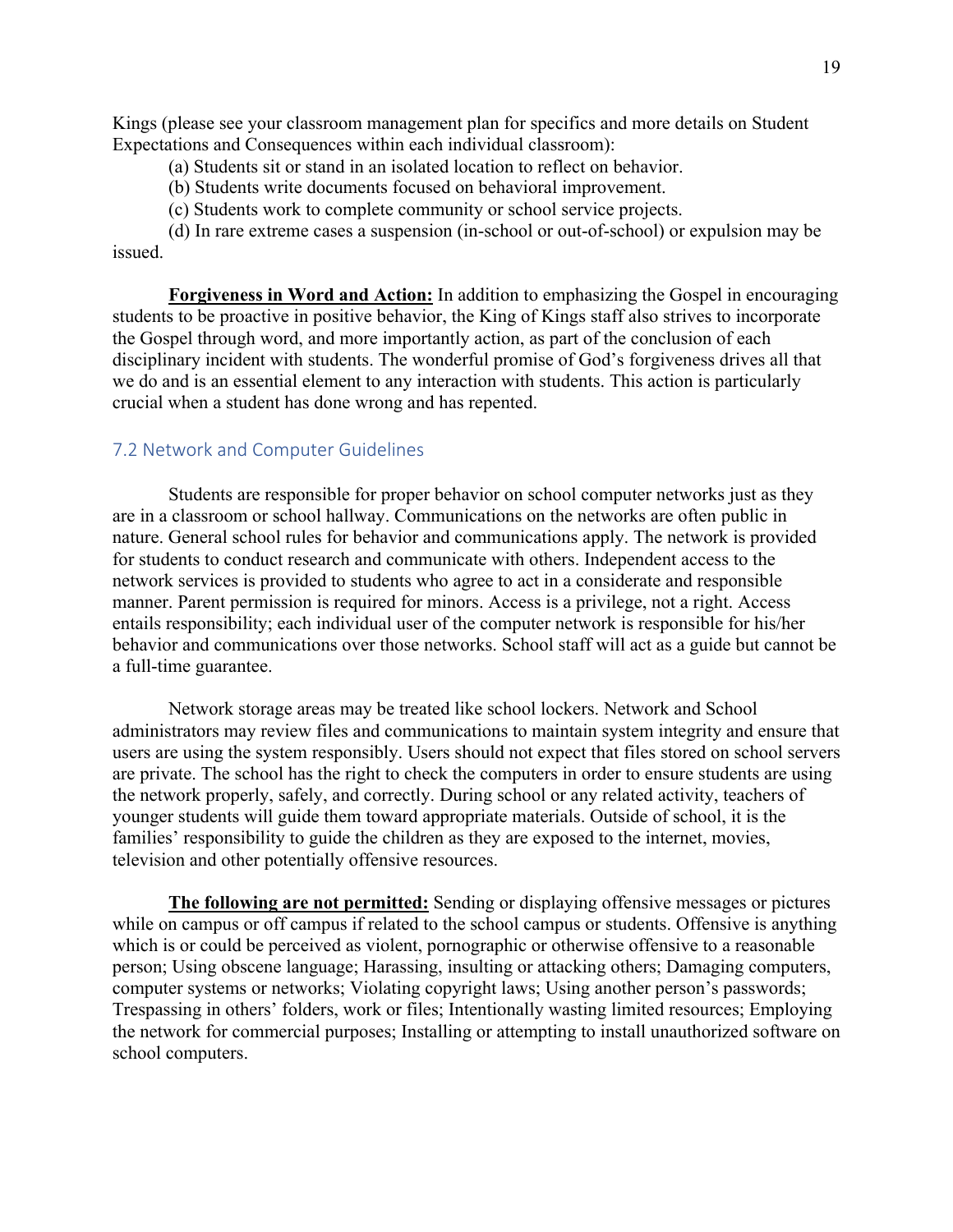**Consequences for Violating Permitted Use:** Violations may result in a loss of access; Additional disciplinary action may be determined in line with existing practice regarding any inappropriate language or behavior, in accordance with the policy stated in the student handbook; Students/parents may be responsible for paying for the repair of damaged files, programs and/or equipment caused by misuses; When applicable, law enforcement agencies may be involved.

**Inspection of Wireless Device:** When there is reasonable suspicion that a student has used a cell phone or wireless communication device in violation of the school's policy or other school rules, or for an unlawful purpose, the school administration may review the phone's call log, voice messages, text messages, photographs, and any other applications in furtherance of its investigation of the suspected violation. Note: School staff is not responsible or required to investigate any electronic item if these items are lost, stolen, or broken.

#### 7.3 School Property

Desks, books, classrooms, and other school property are to be treated with respect and good stewardship. Unnecessary damage will require proper compensation by parents/legal guardians and students. These items will be added to your billing statement and you will be notified of the incident.

**Student Property**: KOK assumes no responsibility for any loss to students' personal property. Personal entertainment, electronics, or toys should not be brought to school, nor be allowed to be used in the classroom. If these items are brought to school the teacher reserves the right to confiscate the item and the student will be asked to put these items away as directed by school personnel. Such items will be returned per parental request.

**Theft:** Committing an act of theft will result in immediate disciplinary action and can include dismissal from school. Students found guilty of theft will also be required to pay for or replace the item(s) stolen. Proper outside authorities will be contacted, if warranted.

#### 7.4 Office and Classroom Phone Usage

Students will NOT be allowed to use the office telephone to phone home regarding forgotten assignments, homework, or projects. Furthermore, it is most difficult for us to accept messages for individual students without interruption of the classroom instructional program. We appreciate your cooperation in not asking us to deliver a message to an individual student, except in an emergency.

#### 7.5 Alcohol and Drugs

God tells us that our bodies are temples of the Holy Spirit. We are fearfully and wonderfully made. Caring for our bodies includes avoidance of those substances that can cause harm.

1. Students will not possess or use alcohol, tobacco, controlled substances, or abuse the use of nonprescription or prescription drugs anywhere on school property or at any school-related event.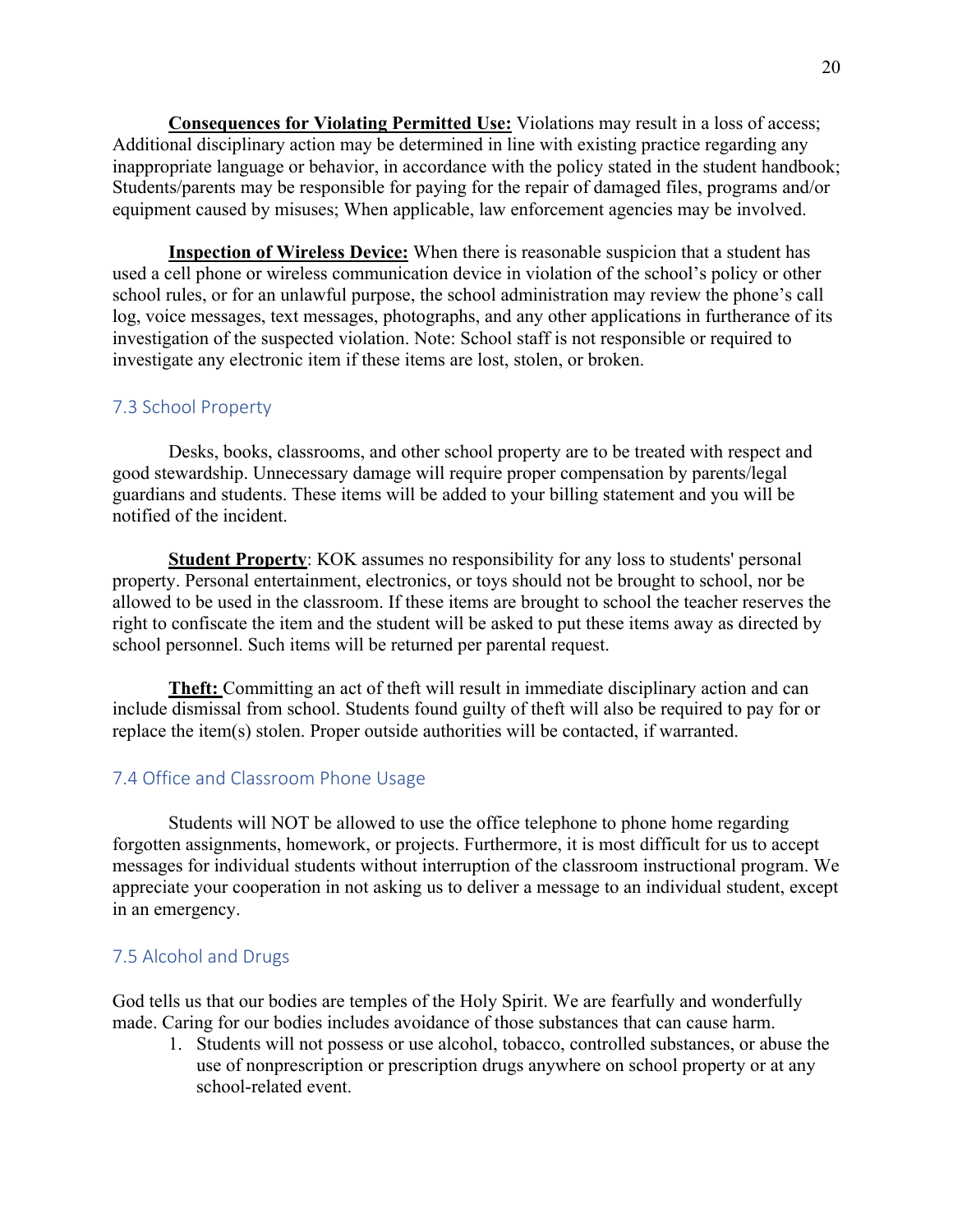2. Violation of this policy may result in an automatic suspension or expulsion. Notification of proper authorities in the community will take place. The parents will be required to set up a conference with the teacher, principal, child, and chairman of the BYD before the child will be allowed back to school.

#### 7.6 Weapons

While on school property, students will not possess knives of any kind including pocketknives, any type of gun (play or real) or any other object that a teacher or administrator would classify as a weapon. Violation of this policy may result in an automatic suspension or expulsion. Notification of proper authorities in the community will take place. The parents will be required to set up a conference with the teacher, principal, child, and chairman of the BYD before the child will be allowed back to school.

#### 7.7 Administrative Investigations

If a student is suspected of violating the Code of Student Conduct, school officials can question him/her without first contacting the parent. The student does not have the right to have a parent present or a right to an attorney when questioned.

#### 7.8 Criminal Investigations

Student discipline is the responsibility of the school administration. However, in the instances where a crime may have been committed, or if there is a threat of injury to a person or property, Law Enforcement should be involved as the trained professional to handle such situations. If appropriate, the principal/designee may be present during the questioning of students by Law Enforcement concerning crimes committed. If a student is arrested and/or taken into custody, Law Enforcement and school personnel shall utilize best efforts to immediately notify the parent/guardian.

#### 7.9 Searches and Seizures

The student's purse, backpack and other personal possessions, including electronic devices, can be searched if there is a reasonable suspicion that they may possess drugs, weapons, contraband, or other prohibited items or substances that are not permitted on campus. Trained sniff-screening dogs are allowed in the schools to prevent drugs and weapons at school. The routine checks by the dogs are considered a search by law. They are safety preventions to give the student a safe and healthy school in which to learn. (FS 1006.09)

#### 7.10 Victims or Witnesses

If a student is a victim or witness, Law Enforcement or administrative investigators are allowed to question the student without first contacting the parent. If the investigation involves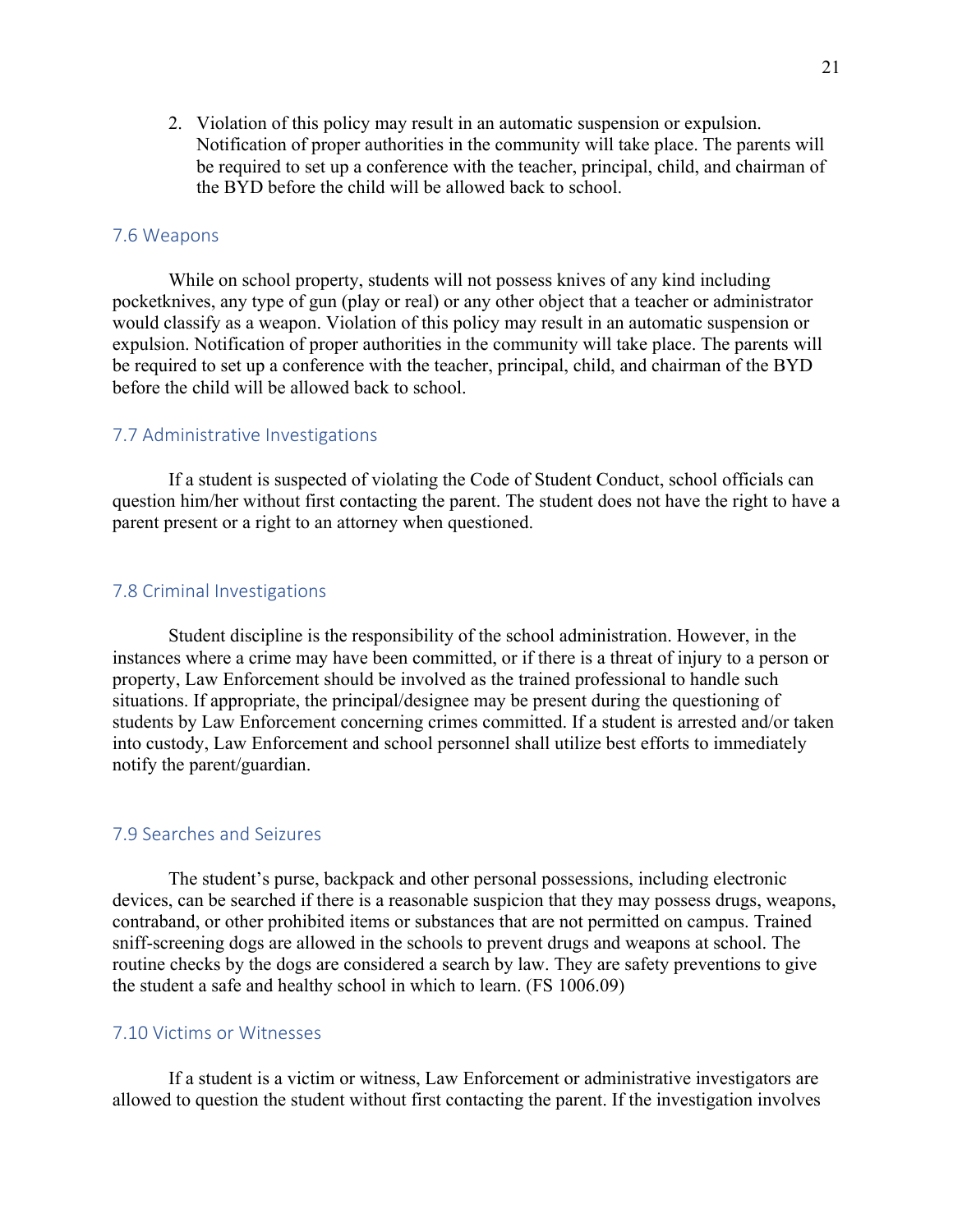child abuse, the official conducting the investigation will decide who can be present during your interview. If a student is a witness, the police cannot remove him/her from school property without a subpoena or first obtaining the consent of the parent. If a student is subject to arrest, with or without a warrant, the officer can remove him/her without the parents' consent or the consent of school officials. The administrator/designee will attempt to notify the parent before the student is removed or as soon as possible after the removal.

#### 7.11 Electronic Devices

Electronic devices such as cell phones, iPods, or any other wireless communication device are allowed in school as long as these devices remain off at all times and kept in a book bag or purse where they are not visible. Personal electronic devices are never allowed to be utilized on campus.

If the previous criteria are not adhered to, the student will be subject to disciplinary action and the device will be confiscated until a parent/guardian comes to the school office to pick up the item. If, after being warned, a student again violates our electronic device policy they will lose the privilege of being allowed these devices on campus and may be suspended from school. School staff is not responsible if these items are lost, stolen, or broken. Failure to comply will result in disciplinary action and the device will be confiscated until a parent/guardian comes to the school office to pick up the item. Subsequent offenses will result in longer confiscations at the discretion of the principal (I.e. a week, a quarter, or semester).

#### 7.12 Rules of Conduct

The children should strive to show Christian love, kindness, respect, and consideration toward all pupils in the school and toward everyone with whom they come into contact in their school life.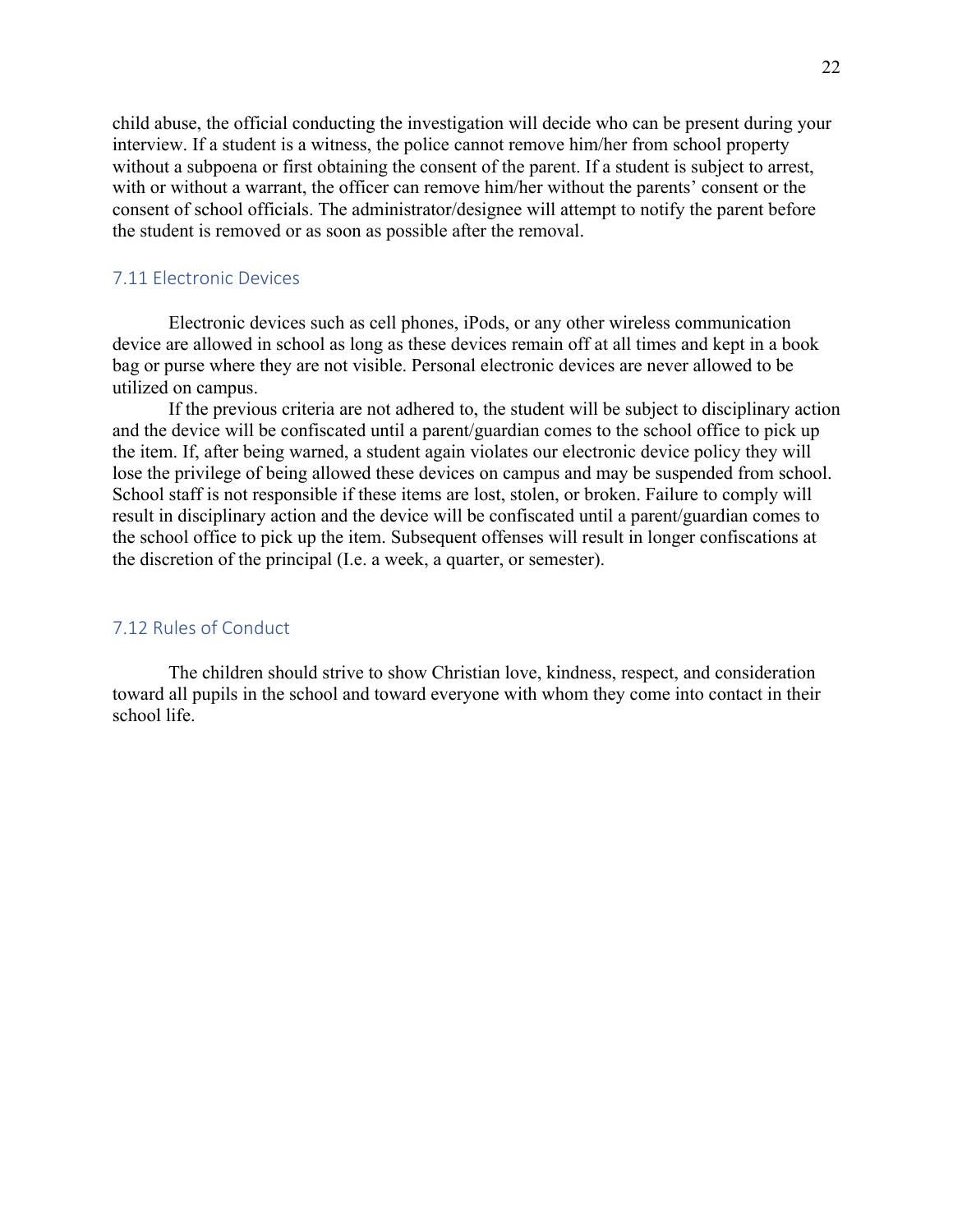## APPENDIX A- Extended Care

Before School Care (BSC) and After School Care (ASC) are designed to assist the parents/legal guardians of our students who may need someone to watch their child either before or after school hours. We will try to be as flexible as possible to allow for changing situations. The following guidelines apply:

1. **Location:** The room next to the kitchen in the Family Life Center

## **2. Hours:**

- a. Before School Care (BSC) runs from 6:35 to 7:30 am for K-8 students only
- b. After School Care (ASC) is 3:15 (1:45 on Fridays) to 6:00 pm for K-8 students.
- 3. The BSC and ASC program are only for students attending King of Kings Lutheran School.

## **4. Care Service Billing applies to:**

- a. Any child(ren) in grades K-8 who arrive between the hours of 6:30-7:30 am
- b. Any Preschool child(ren) who is/are left at school from 12:15-3:00 pm
- c. Any child(ren) in grades K-8 who are left at school from 3:15 (1:45 on  $Fridays$ ) -6:00 pm
- 5. Invoices will be provided on a monthly basis, unless other arrangements are made by the principal and/or business manager.
- 6. **Rate Per Child: \$5.00** per hour Accounts are billed in 30 min intervals (rounded to the nearest half hour) and charged accordingly and notified of charges at the end of each month.
- 7. **Delinquencies:** If your extended care bill is delinquent, no care services will be provided until your balance is paid in full. You will be notified to come pick up your child if there is an outstanding balance.
- 8. **Late charges:** If you pick up your child after 6:00 p.m., there will be a late charge of \$5.00 for each 10 minutes you are late, except if you are late because of a medical emergency or accident. Then you will be charged the regular rate.
- 9. **Schedule:** Between 3:15 p.m. and 6:00 p.m., time will be allotted for children to do their homework. When finished, they can play quietly so as not to disturb others who are still working. Indoor/outdoor play time is given along with a snack.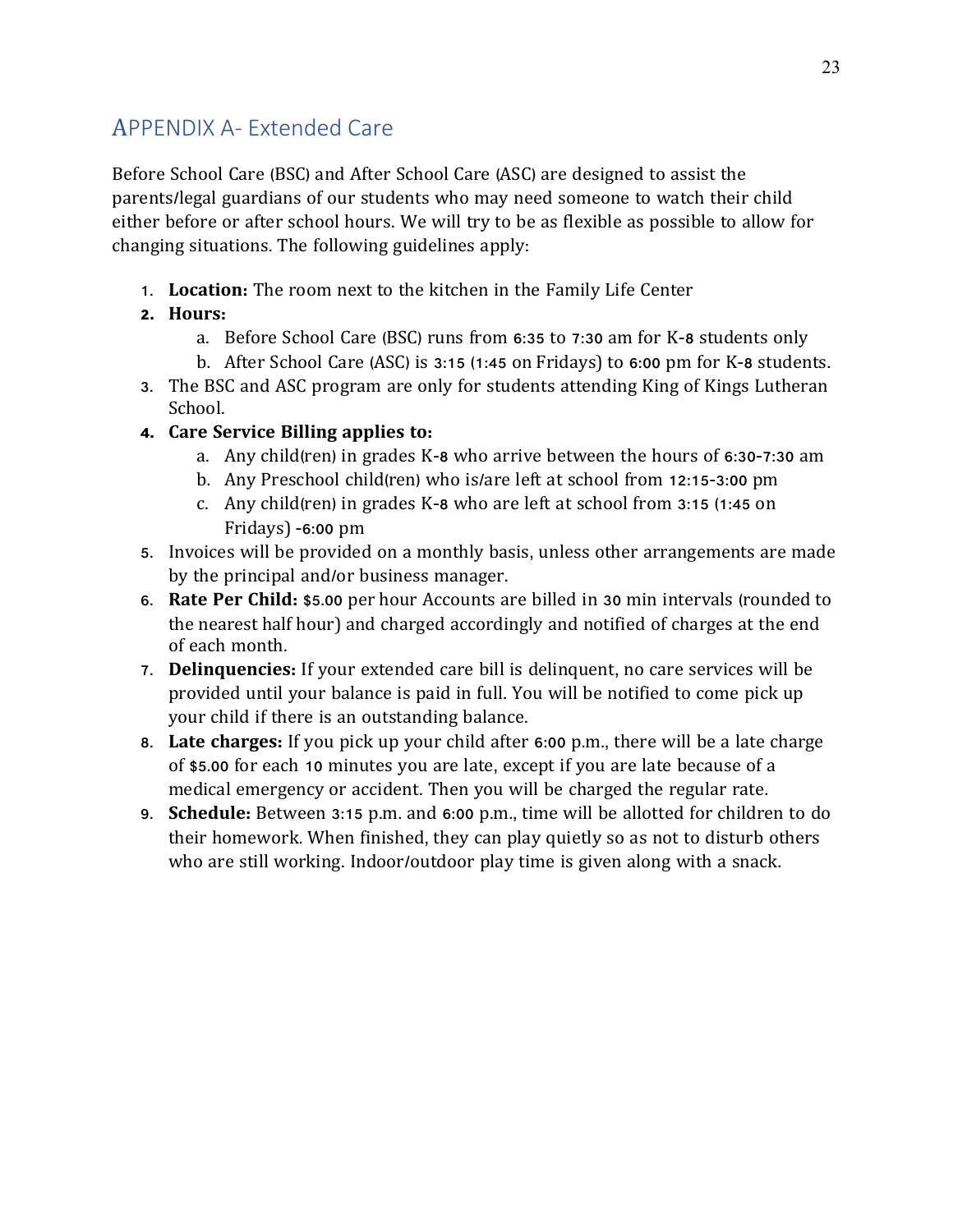## APPENDIX C- Family and Educational Rights and Privacy Act (FERPA) **Policy**

#### FERPA

King of Kings Lutheran School maintains permanent records for parental inspection upon request. Records are also sent to other schools upon request from that school and the requesting parent. King of Kings reserves the right to withhold records if the family's bill is not paid in full.

- Access to Student Records
	- o As per section 99.6 of the regulations implementing the Family Educational Rights and Privacy Act of 1974 (FERPA)
- Definitions- For the purpose of this document, the King of Kings Board has used the following definitions of terms:
	- o Student any person who attends or has attended King of Kings Lutheran School
	- o Eligible Student a student or former student who has reached age 18 or is attending a postsecondary school.
	- o Parent either natural parent of a student, a guardian, or an individual acting as a parent or guardian in absence of the student's parent/guardian.
	- o Education records any record (in handwriting, print, tapes, film, or other medium) maintained by King of Kings Lutheran School, which is directly related to a student, except:
		- A personal record kept by a staff member if it is kept in the sole possession of the maker of the record and is not accessible or revealed to other persons except a temporary substitute for the maker of the record.
		- Records created and maintained in relation to the local law enforcement agencies for law enforcement purposes.
		- An employment record which is used only in relation to a student's employment by King of Kings Lutheran Church or School.
		- Alumni records which contain information about a student after he or she is no longer in attendance at King of Kings Lutheran School and which do not relate to the person as a student.
- Annual Notification
	- o Parents will be notified of their FERPA rights annually at the Back to School Event and by distribution in August home visits by the faculty.
	- o The Family Educational Rights and Privacy Act (FERPA) (20 U.S.C. § 1232g; 34 CFR Part 99) is a Federal law that protects the privacy of student education records. The law applies to all schools that receive funds under an applicable program of the U.S. Department of Education.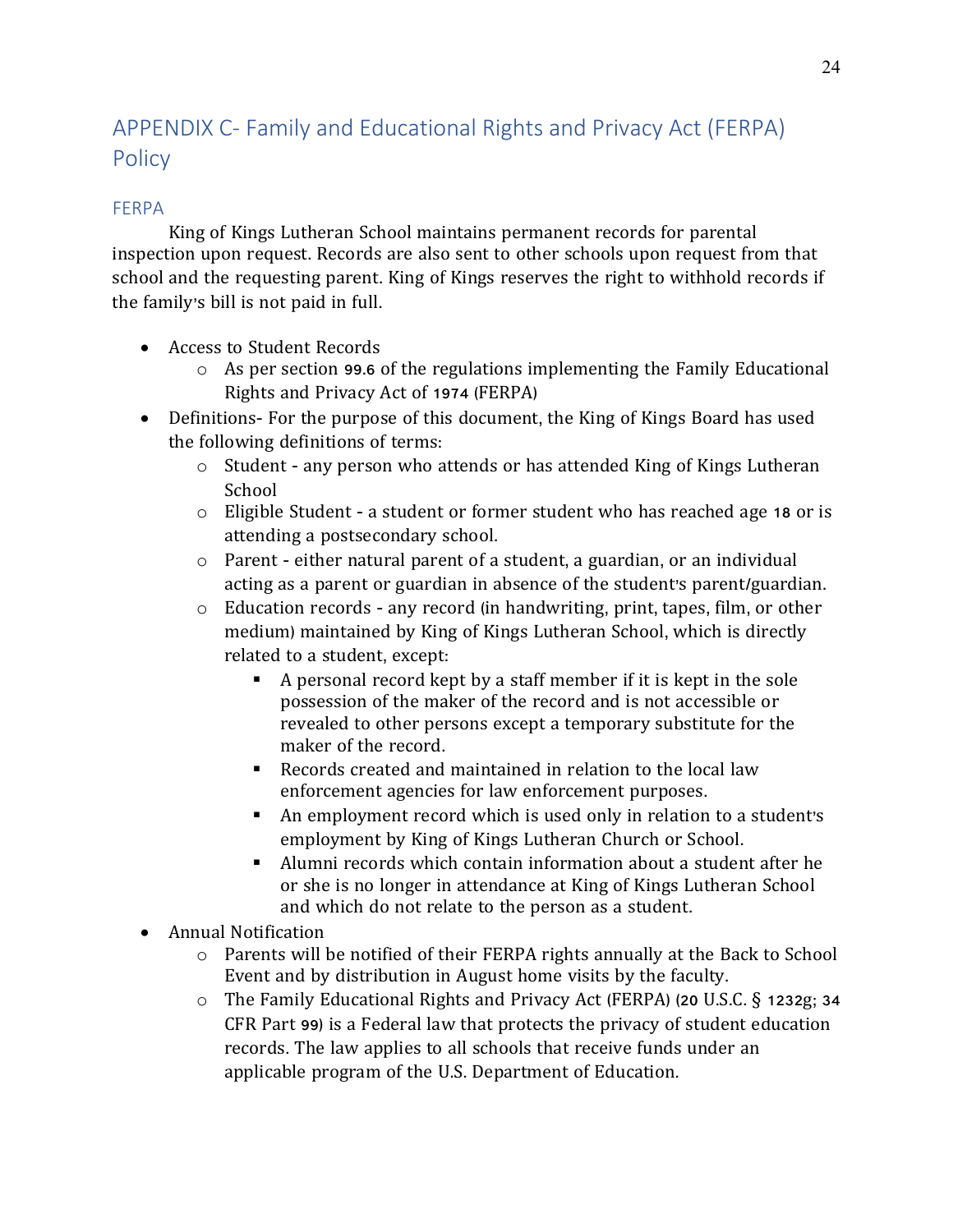- o FERPA gives parents certain rights with respect to their children's education records. These rights transfer to the student when he or she reaches the age of 18 or attends a school beyond the high school level. Students to whom the rights have transferred are "eligible students."
	- Parents or eligible students have the right to inspect and review the student's education records maintained by the school. Schools are not required to provide copies of records unless, for reasons such as great distance, it is impossible for parents or eligible students to review the records. Schools may charge a fee for copies.
	- Parents or eligible students have the right to request that a school correct records which they believe to be inaccurate or misleading. If the school decides not to amend the record, the parent or eligible student then has the right to a formal hearing. After the hearing, if the school still decides not to amend the record, the parent or eligible student has the right to place a statement with the record setting forth his or her view about the contested information.
	- § Generally, schools must have written permission from the parent or eligible student in order to release any information from a student's education record. However, FERPA allows schools to disclose those records, without consent, to the following parties or under the following conditions (34 CFR § 99.31):
		- School officials with legitimate educational interest;
		- Other schools to which a student is transferring;
		- Specified officials for audit or evaluation purposes;
		- Appropriate parties in connection with financial aid to a student;
		- Organizations conducting certain studies for or on behalf of the school;
		- Accrediting organizations;
		- To comply with a judicial order or lawfully issued subpoena;
		- Appropriate officials in cases of health and safety emergencies; and
		- State and local authorities, within a juvenile justice system, pursuant to specific State law.
- Schools may disclose, without consent, "directory" information such as a student's name, address, telephone number, date and place of birth, honors and awards, and dates of attendance. However, schools must tell parents and eligible students about directory information and allow parents and eligible students a reasonable amount of time to request that the school not disclose directory information about them. Schools must notify parents and eligible students annually of their rights under FERPA. The actual means of notification (special letter, inclusion in a PTA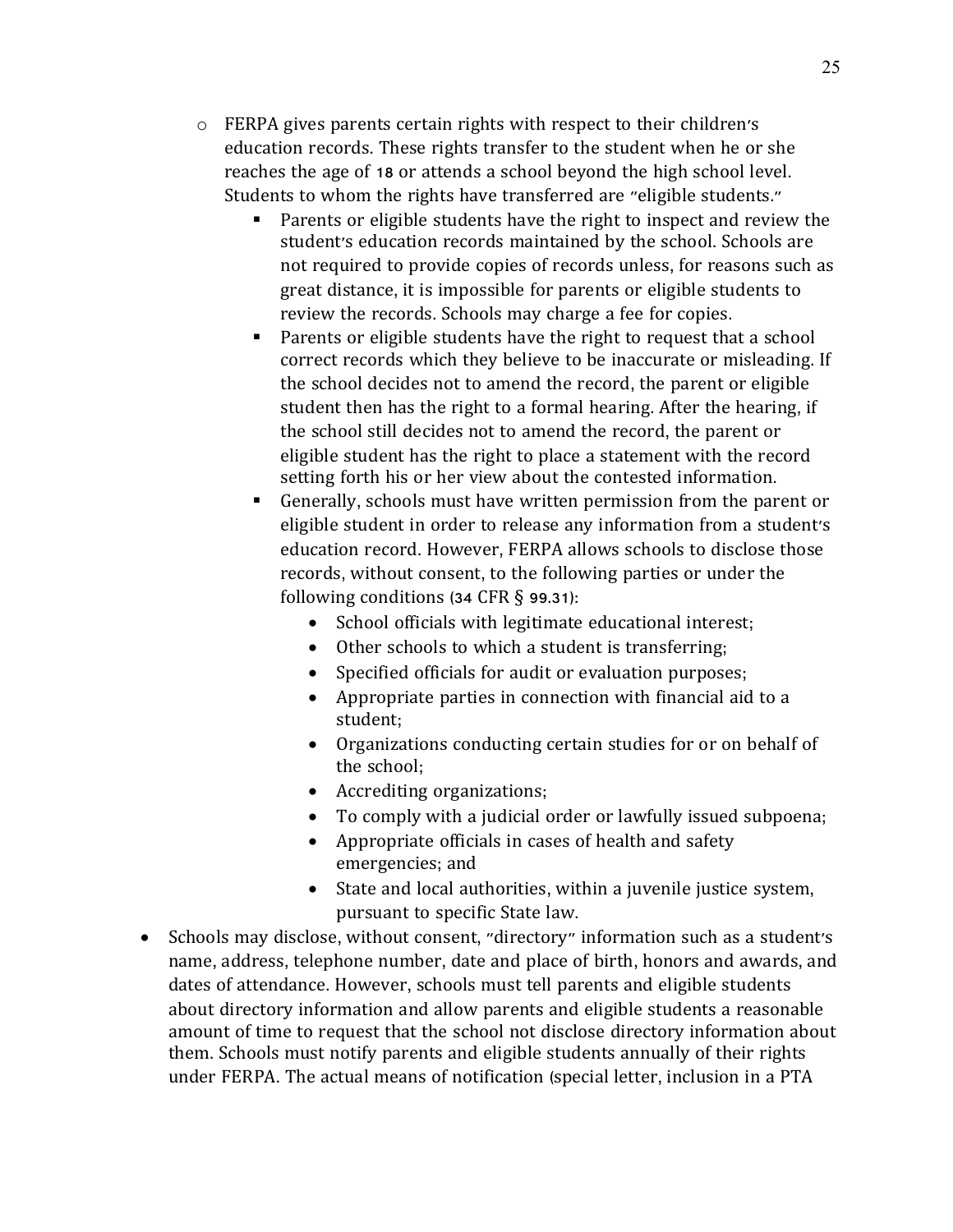bulletin, student handbook, or newspaper article) is left to the discretion of each school.

o For additional information, you may call 1-800-USA-LEARN (1-800-872-5327) (voice). Individuals who use TDD may use the Federal Relay Service. Or you may contact us at the following address: Family Policy Compliance Office U.S. Department of Education 400 Maryland Avenue, SW Washington, D.C. 20202-8520.

## Disclosure of Educational Records

King of Kings Lutheran School will disclose information from a student's education records only with written consent of the parent or eligible student, except:

- 1. To school officials who have a legitimate educational interest in the records. School officials include principal, teachers, support staff members, pastors, Board of Youth Discipleship members, district special services personnel, congregation attorneys, and health department officials. A school official has a legitimate educational interest if the official is:
	- i. Performing a task that is specified in his or her position description or by contract agreement.
	- ii. Performing a task related to a student's education.
	- iii. Performing a task that is related to the discipline of the student.
	- iv. Providing a service or benefit relating to the student or student's family, such as health care, counseling, job placement, or financial aid.
- 2. To officials of another school, upon request, in which a student seeks or intends to enroll.
- 3. To certain officials of the U.S. Dept. of Education, the Comptroller General, and state and local educational authorities, in connection with certain state or federally supported education programs.
- 4. In connection with the student's request for or receipt of financial aid as necessary to determine the eligibility, amount, or conditions of financial aid, or to enforce the terms of and conditions of aid.
- 5. If required by a state law requiring disclosure that was adopted before Nov. 19, 1974.
- 6. To organizations conducting certain studies for or on behalf of King of Kings.
- 7. To accrediting organizations to carry out their functions.
- 8. To parents of an eligible student who claim the student as a dependent for income tax purposes.
- 9. To comply with a judicial order or a lawfully issued subpoena.
- 10. To appropriate parties in a health or safety emergency.
- 11. Directory information so designated by King of Kings Lutheran School.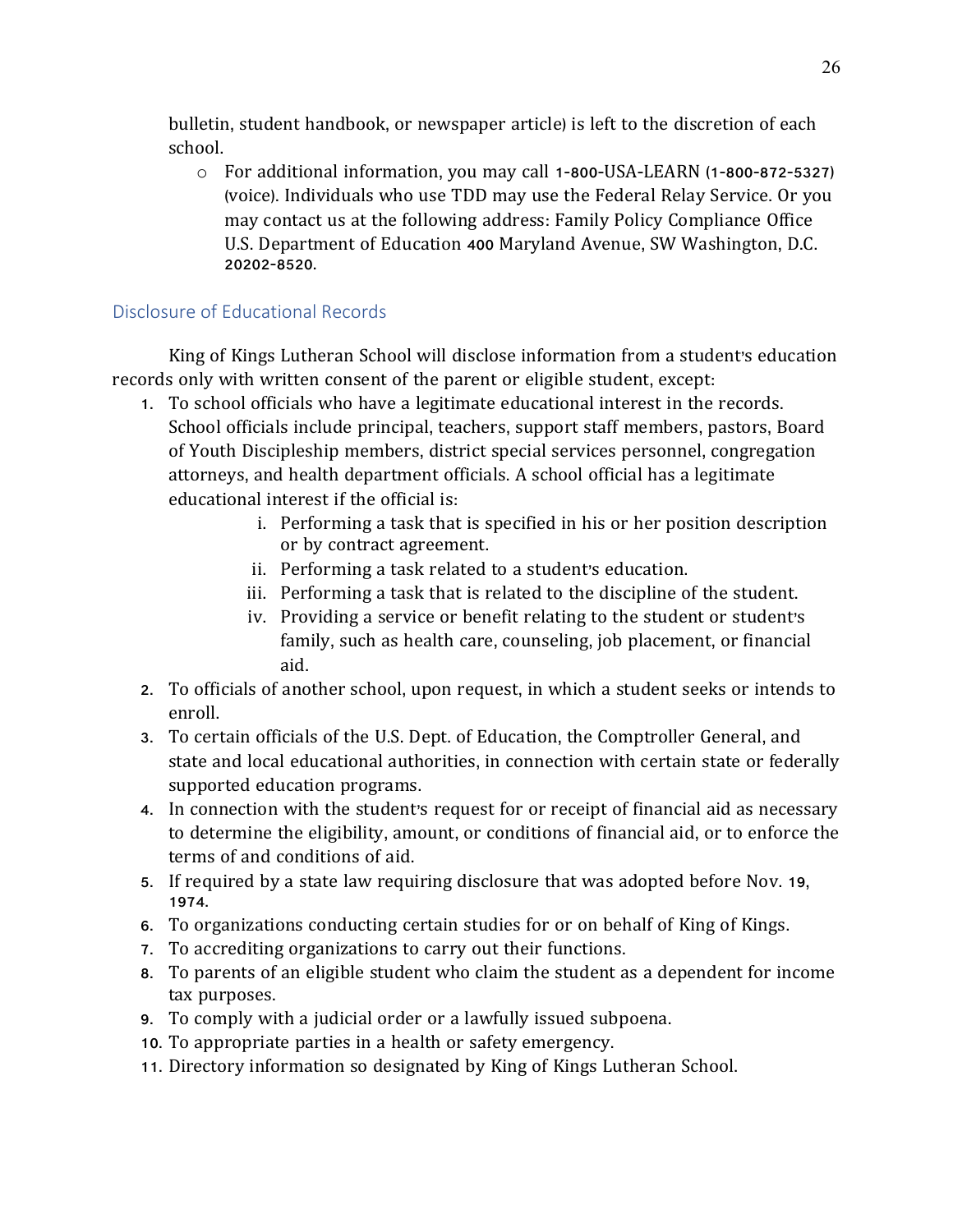#### Record of Requests for Disclosure

King of Kings Lutheran School will maintain a record of all requests for and/or disclosure of information from a student's education records. This record will indicate the name of the party making the request, any additional party to whom it may be disclosed, and the legitimate interest the party had in requesting or obtaining the information. This record may be reviewed by the parents or eligible student

#### Directory Information

King of Kings Lutheran School designates the following items as Directory Information: student name, parents' names, parent emails, address, and telephone number. The school may disclose any of those items without prior written consent, unless notified.

### Correction of Education Records

Parents or eligible students have the right to ask to have records corrected that they believe are inaccurate, misleading, or in violation of their privacy rights. Following are the procedures for the correction of records:

- 1. Parents or eligible students must ask King of Kings to amend a record. In doing so, they should identify the part of the record they want changed and specify why they believe it is inaccurate, misleading, or in violation of the student's privacy or other rights.
- 2. King of Kings may comply with the request or it may decide not to comply. If it decides not to comply, the principal will notify the parents or eligible student of the decision and advise them of their right to a hearing to challenge the information believed to be inaccurate, misleading, or in violation of the student's rights.
- 3. Upon request, King of Kings principal will arrange for a hearing, and notify the parents or eligible student, reasonably in advance, of the date, place, and time of the hearing.
- 4. The hearing will be conducted by the King of Kings Board of Youth Discipleship or his delegated substitute. The parents or eligible student shall be afforded a full and fair opportunity to present evidence relevant to the issues raised in the original request to amend the student's education records. The parent or student may be assisted by one or more individuals, including an attorney.
- 5. King of Kings will prepare a written decision based solely on the evidence presented at the hearing. The decision will include a summary of the evidence presented and the reasons for the decision.
- 6. If King of Kings decides that the challenged information is not inaccurate, misleading, or in violation of the student's right of privacy, it will notify the parents or eligible student that they have the right to place in the record a statement commenting on the challenged information and/or a statement setting